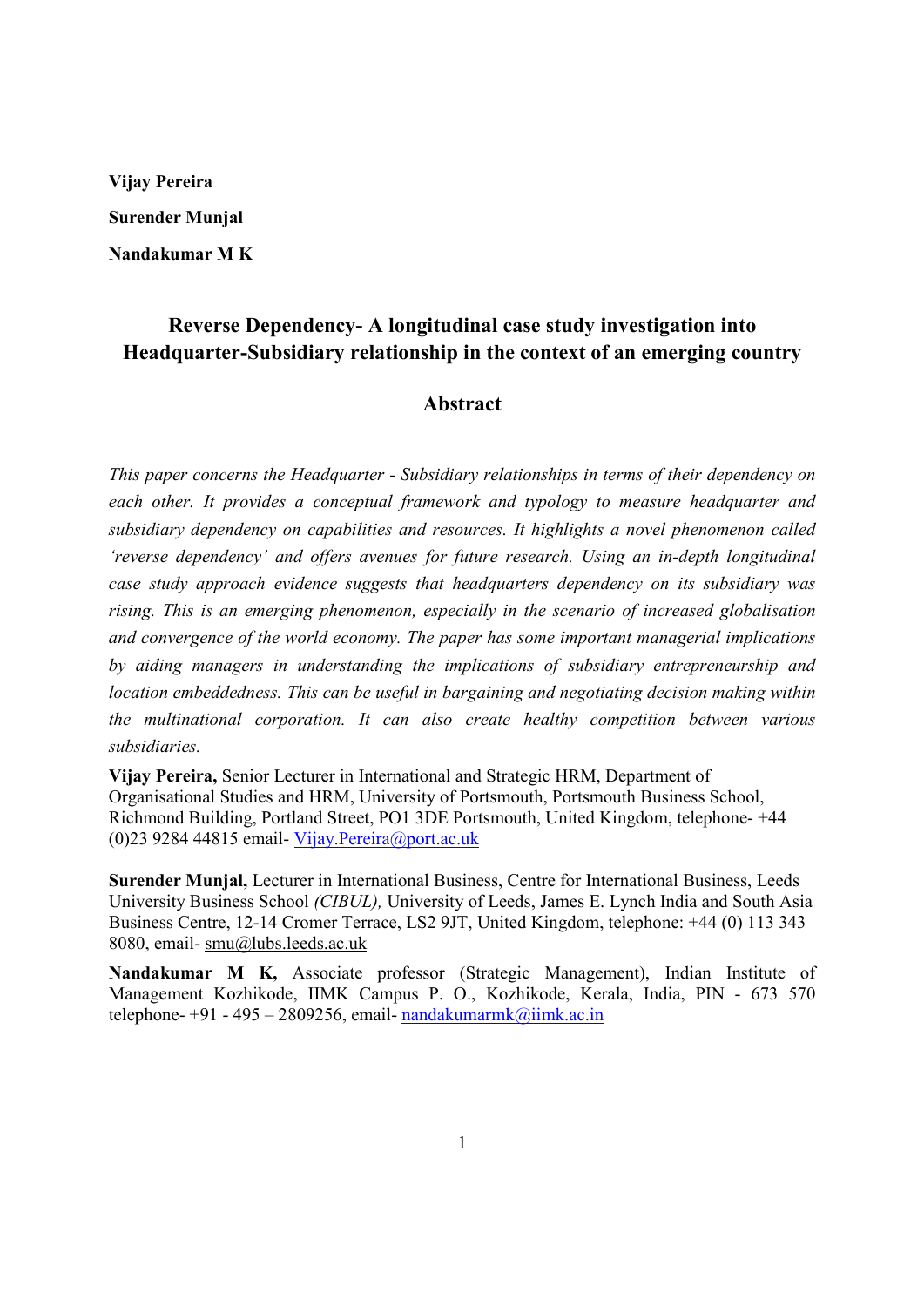## **Introduction**

Increasingly, multinational enterprises (henceforth MNEs) from advanced countries are seeking knowledge and strategic resources from firms in emerging countries. The Headquarters' (HQ) traditional role 'as prime source of knowledge, resources and competencies' is shifting as HQ's are also acting as 'a receiver of knowledge from their internationally dispersed subsidiaries' (Ambos, Ambos and Schlegelmilch, 2006).

In the context of the changing power balance between HQ and subsidiary, this paper examines the HQ dependence on its subsidiaries in the context of the location where the subsidiary is embedded. This paper argues that when the subsidiary is based in an emerging country, such as India, where the strategic assets and institutions are evolving, HQ benefits immensely from the knowledge transfer, strategic resources and competencies of the subsidiary (see for e.g. Ramamurthy, 2012). It is in this context that this paper envisages that HQ's dependence on its subsidiary may increase to an extent that the HQ becomes dependent on its subsidiary.

This paper offers two main contributions to the existing literature. First, we provide a theoretical framework which provides a typology of HQ-subsidiary dependence and allows for mapping of different degrees of dependence. Second, we extend the literature on HQ-subsidiary relationship by exposing the circumstances when the subsidiary gains a degree of importance and control such that the HQ then tends to depend on the subsidiary. Mudambi, Pedersen and Andersson (2013) have recently explained how subsidiary gain power in multinational corporations. Taking that argument further this article proposes the consequence of such an eventuality i.e., where a subsidiary gains importance and control within a MNE, and the HQ may become dependent on the subsidiary.

Finally, this paper has implications for the resource dependence theory and suggestions for managers of MNEs. It identifies that they should actively identify the subsidiary which possesses knowledge, strategic resources and capabilities significant enough for the HQ to be dependent on its subsidiary. This paper also takes a closer examination on the processes and drivers that provide power to the subsidiary within the MNE. There is a gap in the processes and drivers of subsidiary evolution in the literature and the implications this has on theory. Thus this paper presents important knowledge useful for researchers and mangers.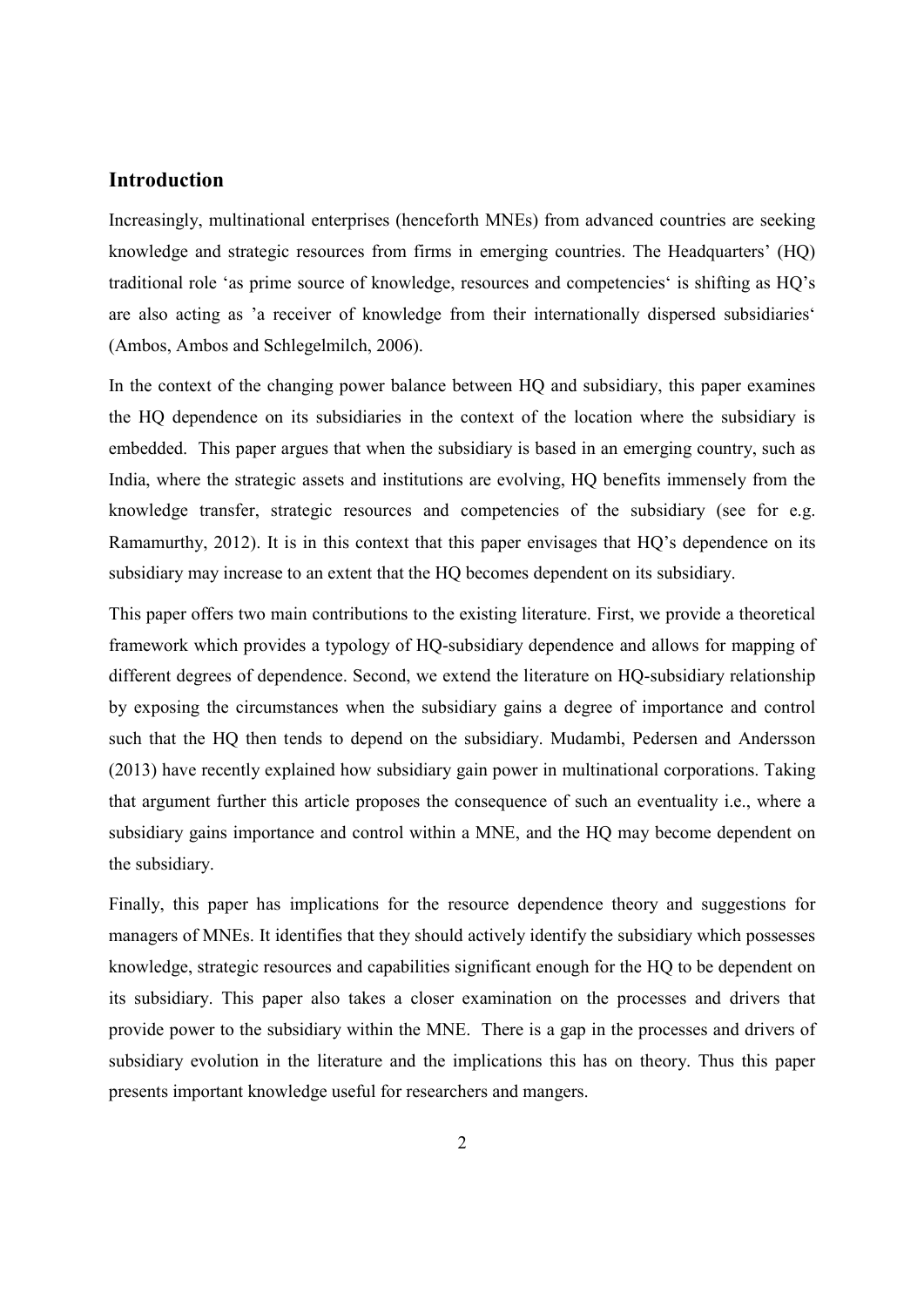Empirical evidence is thus provided through an in-depth examination of two longitudinal case studies involving four subsidiaries of foreign MNEs in India. The illustration through case studies enables us to provide the findings that are closer to practice and can be easily understood by managers in MNEs.

## **Literature Review**

An organisation which controls and manages subsidiaries located in at least two countries can be termed as an MNE (Teece, 1985). The headquarters assigns different types of managerial activities, transfer knowledge and resources to its subsidiaries and creates an appropriate structure within the organisation. The aim of the HQ is to create a network that revolves around Williamson's (1981) transaction cost economics (TCE). Thus TCE suggests maximisation of MNE performance through the reduction of transaction costs. This brings into perspective a strong focus on HQ network role (Dellestrand, 2011).

The extant literature in international business and strategy identifies different models of HQsubsidiary relationships. The traditional centralisation based models (e.g. Van de ven 1976) suggests that HQ is a pool of knowledge and resources of the MNE (for details see Rodrigues, 1995; Ghoshal and Nohria, 1989). It is traditionally suggested that the competitive advantages of the MNE are directly related to the knowledge, resources and capabilities which should remain centralised, preserved and controlled by the MNE's HQ (Bates and Flynn, 1995).

Tallman and Fladmoe-Lindquist (2002) suggest that the HQ usually follows capability recognition strategies. The HQ recognises the subsidiary's current capabilities and distributes knowledge and resources on a need to know basis. Thus, the HQ controls the amount of knowledge and resources that gets transferred to its subsidiary. However, such models seem to be inadequate to represent the MNE's activities due to an increase in the globalisation and internationalisation of businesses, especially the involvement of emerging country subsidiaries.

Subsidiaries that become centres for excellence (Holm and Pedersen, 2000) tend to influence different functional areas of the MNE and actively shape its strategies (Bartlett and Ghoshal 1989; Birkinshaw and Hood, 1998). Costello and Costello (2009; 2010) have developed a theoretical framework which explains the nature and design of HQ-subsidiary governance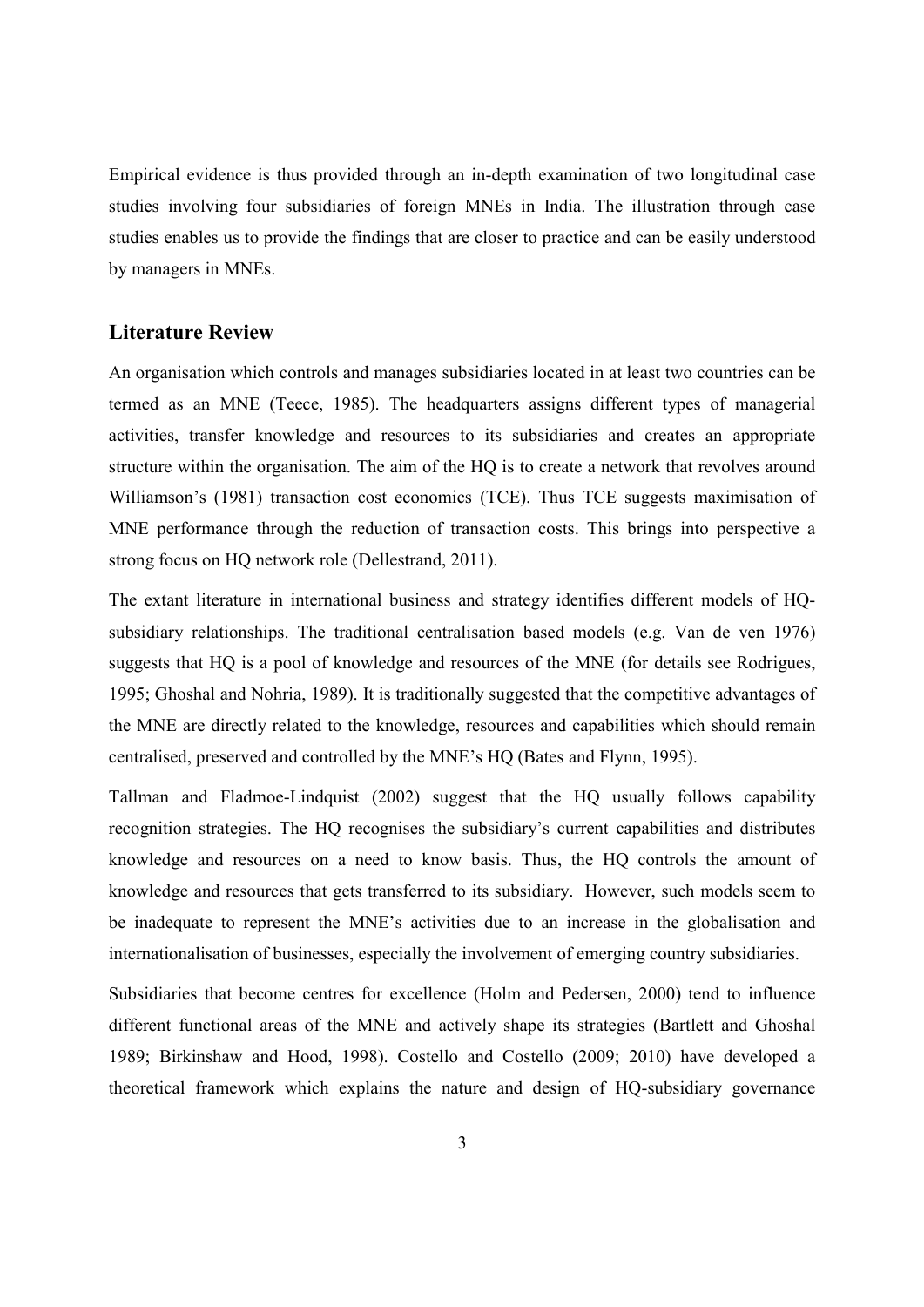relationships. This framework is useful in examining the 'types of bundles' of governance mechanisms which are used for better alignment of subsidiaries with headquarters and the reasons why these governance mechanism are adopted by a particular multinational enterprise. Their studies suggest that three types of subsidiary bundles of governance are used by MNEs. Costello and Costello (2009; 2010) also posits that the MNE's international strategy, its subsidiary's importance, environmental uncertainty faced by its subsidiary and the subsidiary's age are helpful in predicting the 'type of bundle' they use to align the interests of headquarters with a subsidiary.

Nohria and Ghoshal (1994) have examined two different approaches namely 'differentiated fit' and 'shared values' for managing the relations between HQ and subsidiary in MNEs. The 'differentiated fit' approach is based on contingency theory and necessitates an understanding of specific control problems presented by context of each subsidiary. It suggests that the MNE should make use of the right combination of formal structural elements to manage these contingencies.

In the decision-making process, conflicts between the HQ and subsidiary occur. Conflict in its dysfunctional form (e.g. Pondy, 1967), is conceptualised to be unhealthy and associated with negative outcomes, e.g. distortion and withholding of information to the detriment of others within the organisation, hostility, and distrust during interactions (Thomas, 1990; Zillman, 1988). It is also argued that dysfunctional conflict is associated with opportunistic behaviour (Barclay, 1991), information gatekeeping (Jaworski & Kohli, 1993), and the creation of obstacles to decision-making. In contrast, functional conflict is believed to have beneficial effects which flow from the consultative interactions that occur when functional conflict is present (e.g. Cosier, 1978; Schwenk, 1989). Where functional conflict is present, people feel free to express their opinions, and to challenge others' ideas, beliefs, and assumptions (e.g. Baron, 1991). Thus, functional conflict positively affects the organisation's performance whilst dysfunctional conflict negatively affects its performance (Menon et al., 1996). Perceptions of both academics and managers regarding inter-organisational conflicts between HQ and their foreign subsidiaries in MNE have undergone a transformation and as a consequence these conflicts are no longer viewed as dysfunctional, but a natural consequence of globalization (Schotter and Beamish, 2011).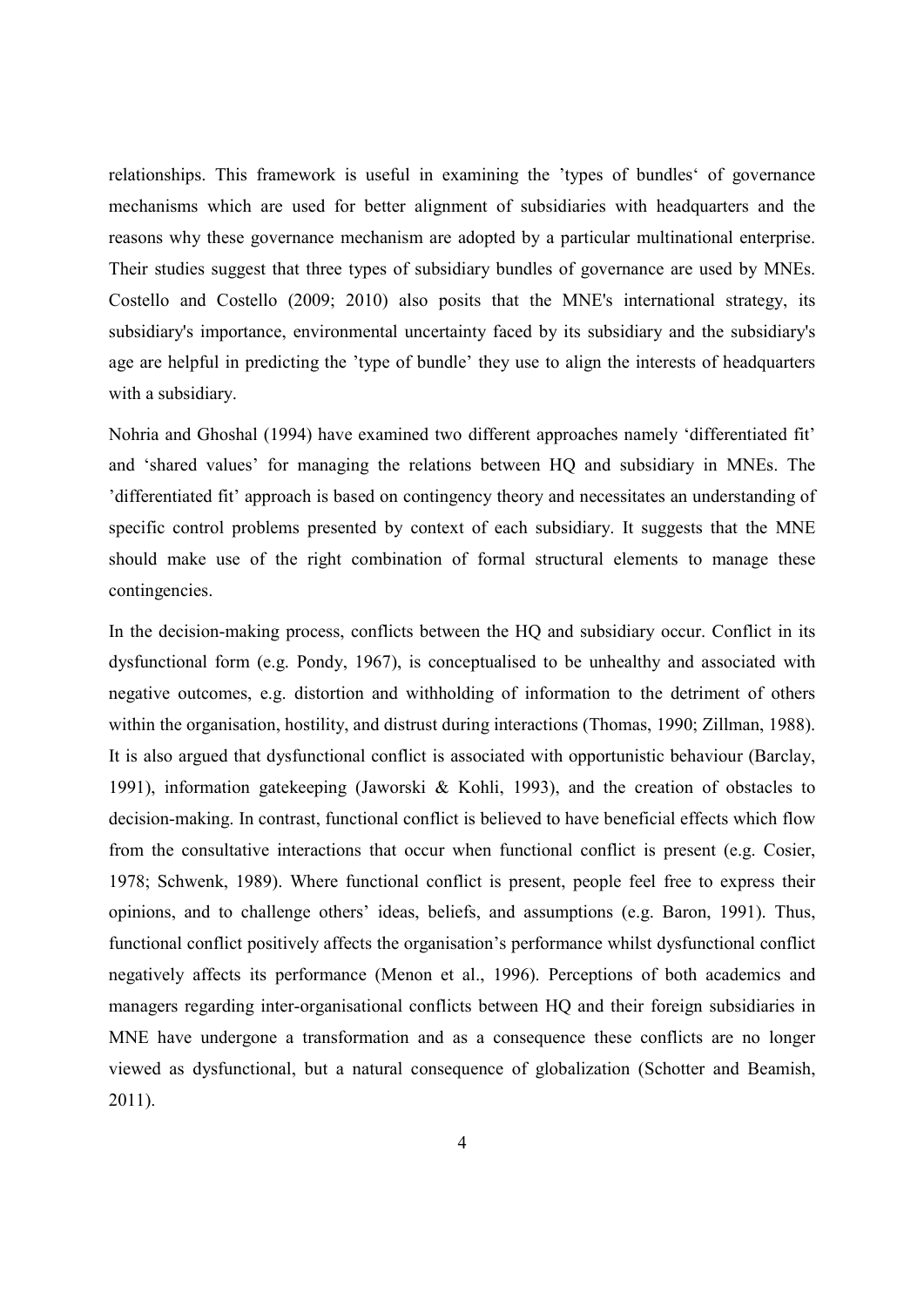The 'shared values' approach (Parsons, 1956; Barnard, 1939; Etzioni, 1965) could facilitate the creation of a common set of values and goals and minimise the divergent interests among the actors. Such an approach could also create a feeling of mutual interdependence. This idea confers to the resource dependence theory (Salancik and Pfeffer, 1977) which in the context of a MNE states that (sub) units in an organisation depends on other (sub) units to stabilise the flow of resources.

MNEs allow flow of knowledge and resources within different subsidiaries that allows for the "smooth global operations, gain more market power, and achieve faster market entry" (Xia, 2011 p. 229). The role of human resources in the flow of knowledge and skills among subsidiaries is particularly noted in the literature (see for e.g. Lado and Wilson, 1994; Wright, McMahan and McWilliams 1994).

Further the HQ orchestrates the flow of resources and skills between subsidiaries (Dellestrand, 2011). However, in certain circumstances, such as when the pressure of global integration is low and local responsiveness is high, the HQ mandate for subsidiaries is to localise (Bartlett and Ghoshal, 1989). It is in these situations that subsidiary entrepreneurship and autonomy emerge.

While localising the subsidiary embedded within host location seeks to accesses foreign technology, skills and local market knowledge that are location bound in order to carry on its operations successfully (Bartlett and Ghoshal, 1989). In localisation strategy, the HQ tends to preserve the subsidiary's autonomy because the subsidiary does not draw upon the HQ's central reserve of knowledge and resource. Thus, in such situations the subsidiary and HQ have low dependence on each other.

**Figure 1**, below shows our conceptual model and maps the existing literature on HQ-subsidiary dependence. We call *Cell 1.1* 'preservation' as it shows the scenario when the HQ and subsidiary act independently, preserving their autonomy. Preservation strategy closely refers to Bartlett and Ghoshal's (1989) multi-domestic (or localisation) strategies in the integrative responsiveness model. This type of strategy is particularly relevant when the pressure of localisation is high and pressure of standardisation is low. The MNE's subsidiary focuses on the local market adaptation and HQ interference is kept low. An excellent example of where preservation is utilised as a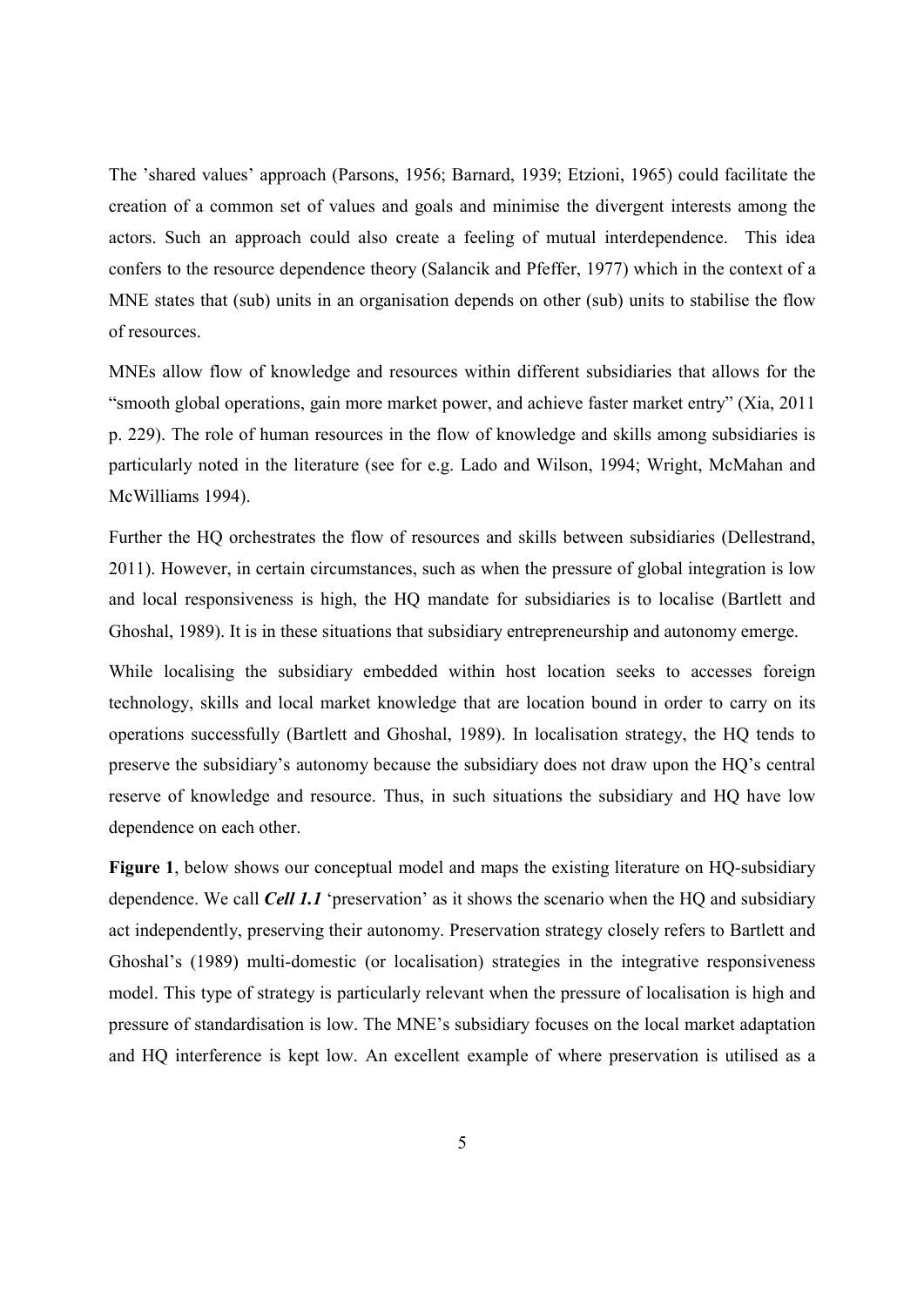strategy is the MNE Unilever. Different subsidiaries of Unilever across the world preserve their autonomy, in almost every functional area of management.

*Cell 3.1* is called 'dependence' as this shows the traditional case of HQ centred strategy, where the subsidiary is dependent upon the HQ. This refers back to Van de ven's (1976) type of centralisation based governance model of MNE, where resources and capabilities are controlled by the HQ. This type of strategy will be more applicable to MNEs which deals with standardised products, for instance electronic equipments. In such cases, the subsidiary only performs the mandate given by the HQ and remains dependent on the HQ.

The traditional or conventional view of knowledge transfer suggests that knowledge transfer is likely to be either "transplantation" or "supplantation" (Mudambi, 2002). When a MNEs primary objective was to exploit local markets, it would infuse knowledge from HQ to either transplant a degree of its own knowledge or to supplant the subsidiary's existing knowledge. Transplantation is essentially represented in *cell 3.1* of our model. However, supplantation on the other hand represent *cell 2.2*, where the subsidiary supplement its own existing knowledge and resources to the ones transferred by the HQ. Gupta and Govindarajan (2000) suggests that subsidiaries may be motivated to transfer knowledge to their HQ as it could strengthen their strategic position in the organisation. However, the HQ would only be interested in transfers when it deems it to be beneficial from its point of view.

*Cell 2.2* is thus called 'best of both' as this portrays that in certain scenarios HQ and subsidiary can mutually exploit the capabilities and resources of each other. Tallman and Fladmoe-Lindquist (2002) referred to such a scenario as a 'capability driven' strategy. It means the HQ and subsidiary builds, protects and mutually exploit their capabilities. For instance, the network of the subsidiary can further leverage the internationalisation of the MNE and gain access to resources not otherwise accessible to the HQ. Thus, subsidiary and its network resources not only provide competitive advantage to the MNE but also become a basis for their mutual existence.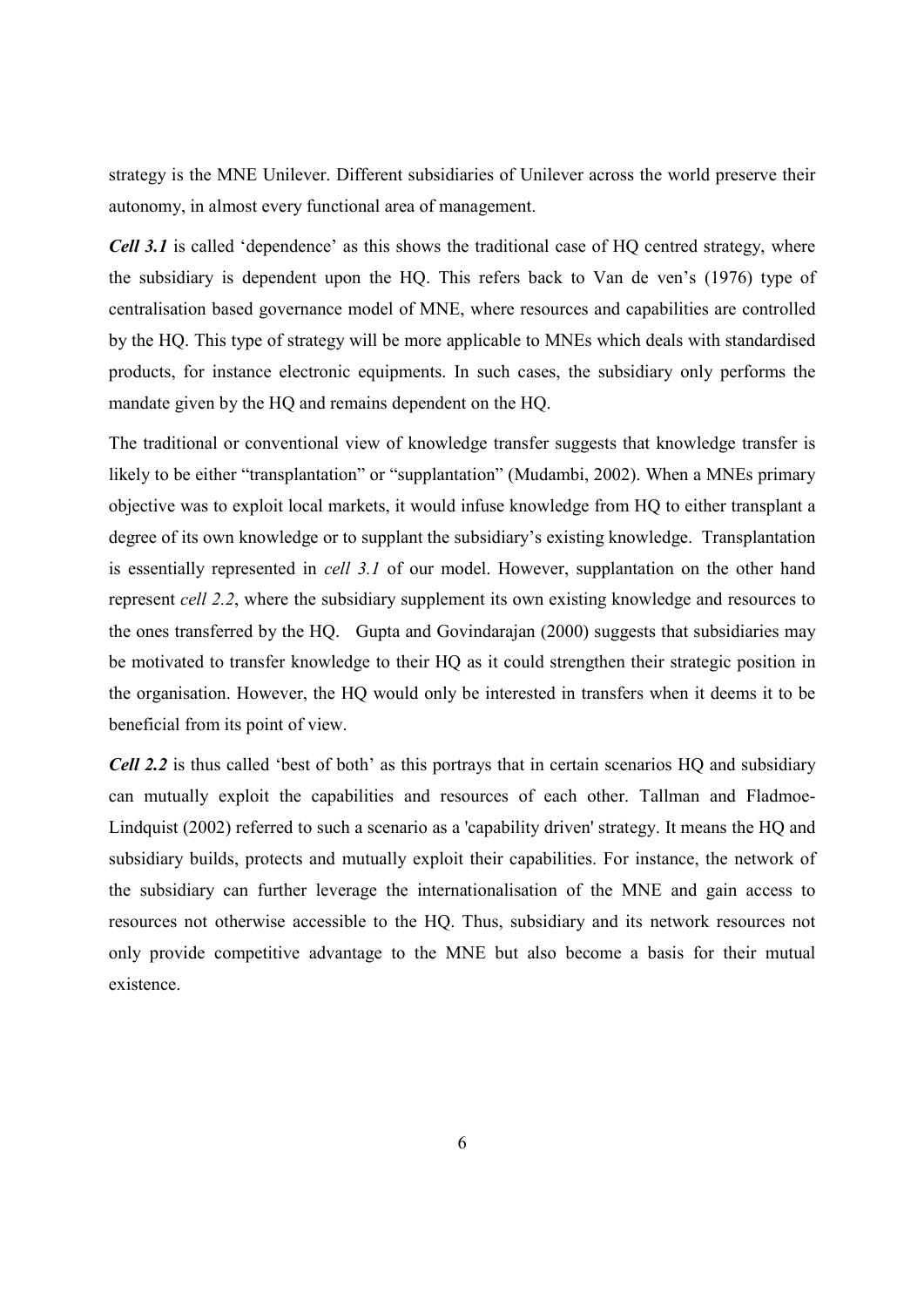#### **Insert Figure 1 about here**

Moreover, reverse knowledge transfer can be beneficial to the HQ in terms of accessing local knowledge, coordinating a global strategy, improving processes in the MNE's network, and providing new products. Another way for looking at this HQ-subsidiary relationship of knowledge transfer can be through what Cantwell and Mudambi (2005) term competence creation versus competence exploitation. On one hand HQs expect competence-creating subsidiaries to introduce new, unique and valuable knowledge that can be used by other corporate units and for example become centers of excellence (Holm and Pedersen, 2000). On the other hand, competence-exploiting subsidiaries are expected to transfer and adapt knowledge from their HQ to local markets.

Previously too Yang, Mudambi and Meyer (2008) looked at leveraging knowledge from 'geographically disparate' subsidiaries. They found that 'knowledge' transfers to and from geographically dispersed subsidiaries were a crucial source of competitive advantage for MNEs. Findings in the study also revealed that organisational characteristics are important in conventional knowledge flows from headquarters, so that subsidiaries acquired with competence-creating objectives receive significantly larger inflows. They concluded that knowledge characteristics are important in reverse flows to headquarters so that subsidiaries whose knowledge is more relevant are able to transmit significantly larger outflows.

A recent article by Mudambi, Pedersen and Andersson (2013) focused on how power is gained between MNEs and its subsidiaries. More specifically they looked at the intra-organisational network of MNEs, drawing on the Resource dependence literature. They found that mutual dependence and dependence imbalance provide strong explanations for the subsidiary power. Findings from their study also suggested that subsidiary power over strategic decisions in the MNE is gained through functional power. This is more in terms of the possession of technological, rather than business-related power. Further, when it came to both technological and business related power, there was reinforcement between both, as there was strengthening of the subsidiary's strategic power in the MNE network.

Through our conceptual model (Figure 1 above) we have portrayed a novel scenario where the subsidiary tends to gain greater power. In such a situation, consequently, the HQ becomes more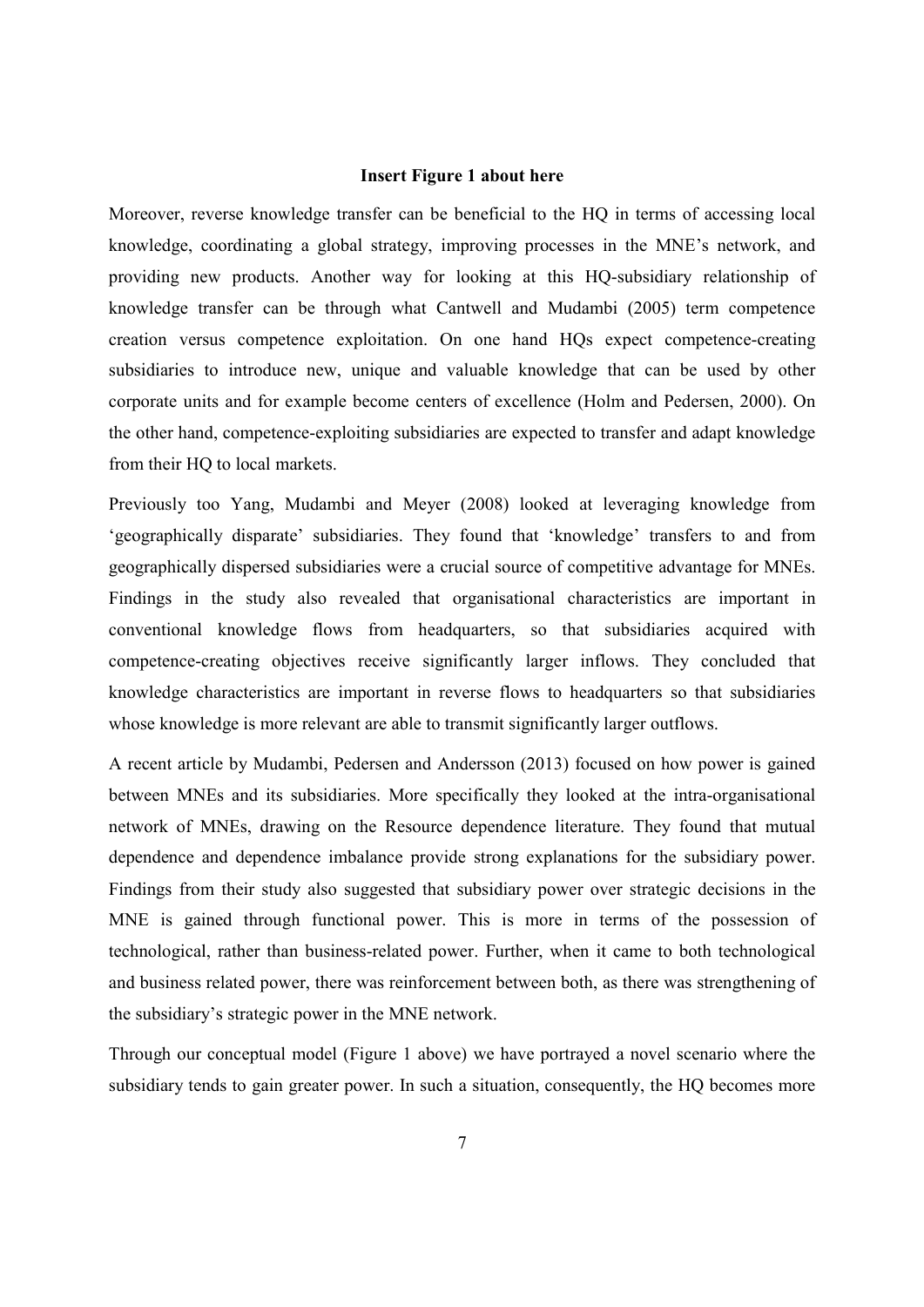dependent on subsidiary. This situation is converse to the traditional centralisation based models of HQ-subsidiary relationship and hence we term it as 'reverse dependency' as is shown in *Cell 1.3* (please refer to Figure 1 above). This is a step further to the scenario depicted in *cell 2.2* on HQ-subsidiary mutual dependencies because in such a situation the HQ is more dependent on its subsidiary rather than mutual exploitation of knowledge, strategic resources and capabilities. In this paper we further argue that the 'reverse dependency' scenario is an emerging phenomenon. A greater number of such cases (where there is higher HQ dependence on subsidiary) are surfacing, due to increased globalisation of the world economy. Thus our argument is as follows. When the subsidiary's entrepreneurship and other capabilities, knowledge, skills and resources rise to a significant level then it tends to substantially contribute and add greater value in terms of its overall position held in the MNE. For example, greater competencies, lower costs, skills, strategic positioning, client and customer satisfaction levels, and proven new business models are the seven *a priori* themes that emerge from the literature and for the paper. Thus when the subsidiary's share in the overall performance of the MNE becomes higher, the HQ would naturally tend to be more dependent on the subsidiary's resources.

Mahlendorf, Rehrign, Schaffer and Wyszomirski, (2012) have studied that the criteria to measure performance of subsidiary established by the HQ tend to influence the decision making of the subsidiary. However, in return when these performance criteria are overachieved the HQ decision making may tends to be influenced by the subsidiary. The phenomenon of 'reverse dependency' is also associated with the location where the subsidiary is embedded. If the location of subsidiary has unique immobile advantages (Dunning, 1994) then such dependency would arise. Thus, the locational context is particularly important. This phenomenon has been described using two case studies of foreign MNEs and their subsidiaries in India.

The top right corner of the theoretical framework in Figure 1 shows *Cell 3.3*, which we call 'transformation'. It shows a situation when the HQ and subsidiary dependency upon each other is higher and mutual. This is a higher level of mutual dependence compared to cell 2.2. It is also posited that the higher order dependence is not one sided as in cell 1.3 or 3.1, which shows that the resources of HQ and subsidiary are mutually exploited by each other to a higher degree. This can be associated with an efficient and effective utilisation of resources that warrants higher interactions and knowledge and resource flow between HQ and subsidiary. We envisage that if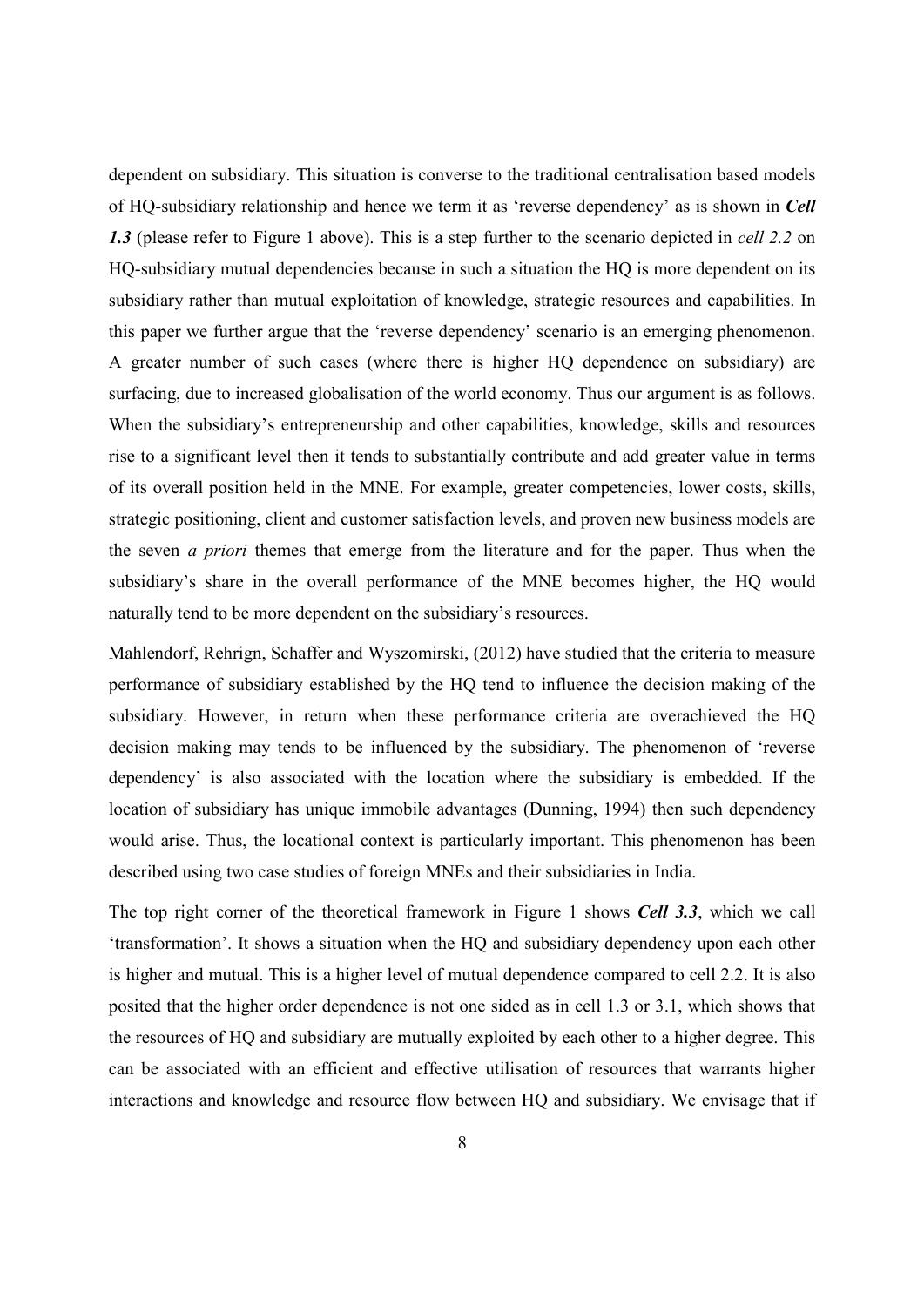such higher order dependence is followed it can bring in organisational and performance transformation in the MNE.

Having discussed the relevant literature and forming a theoretical framework for our paper, we now move to the methodology section below.

## **Methodology**

In order to investigate this phenomenon of HQ-subsidiary relationship in the context of knowledge and resource transfer, we adopt a longitudinal case study approach. The case study component of the research design is grounded in the approach set out by Yin (2009). A case study is defined as 'an empirical inquiry that …investigates a contemporary phenomenon in depth and within its real-life context when…the boundaries between phenomenon and context are not clearly evident' (Yin, 2009:18). According to him, five components of a research design are important: a study's questions; its propositions if any; its units of analysis; the logic linking the data to the propositions; and the criteria for interpreting the findings. In the context of this research, these have been adhered to. The essence of conducting case-study research is to build or test theory. The aim of this research was to mainly build theory from our two case studies. Eisenhardt, (1989:533) prescribes eight steps towards achieving this. These too have been followed. Thus, this paper follows this approach as a lot of information can be collected through a thorough analysis of few cases. For this paper, we have used two case studies:

- 1. A pharmaceutical firm's case: Where the HQ from advanced country becomes dependent on knowledge stock and strategic assets of the subsidiary in an emerging country.
- 2. A Rural BPO case: Where the HQ from advanced country becomes dependent on entrepreneurial capabilities of the subsidiary in an emerging country.

These are influential and unique case studies (Yin 2009) that meet the goals of our study and generates required information that cannot be otherwise generated from a large number of cases (Seawright and Gerring 2008). We have used two in-depth case studies because of several reasons. First, in-depth case studies are regarded as a better approach when triangulation occurs within data or theories (Snow and Anderson 1991). Second, scholars such as (Welch, Piekkari,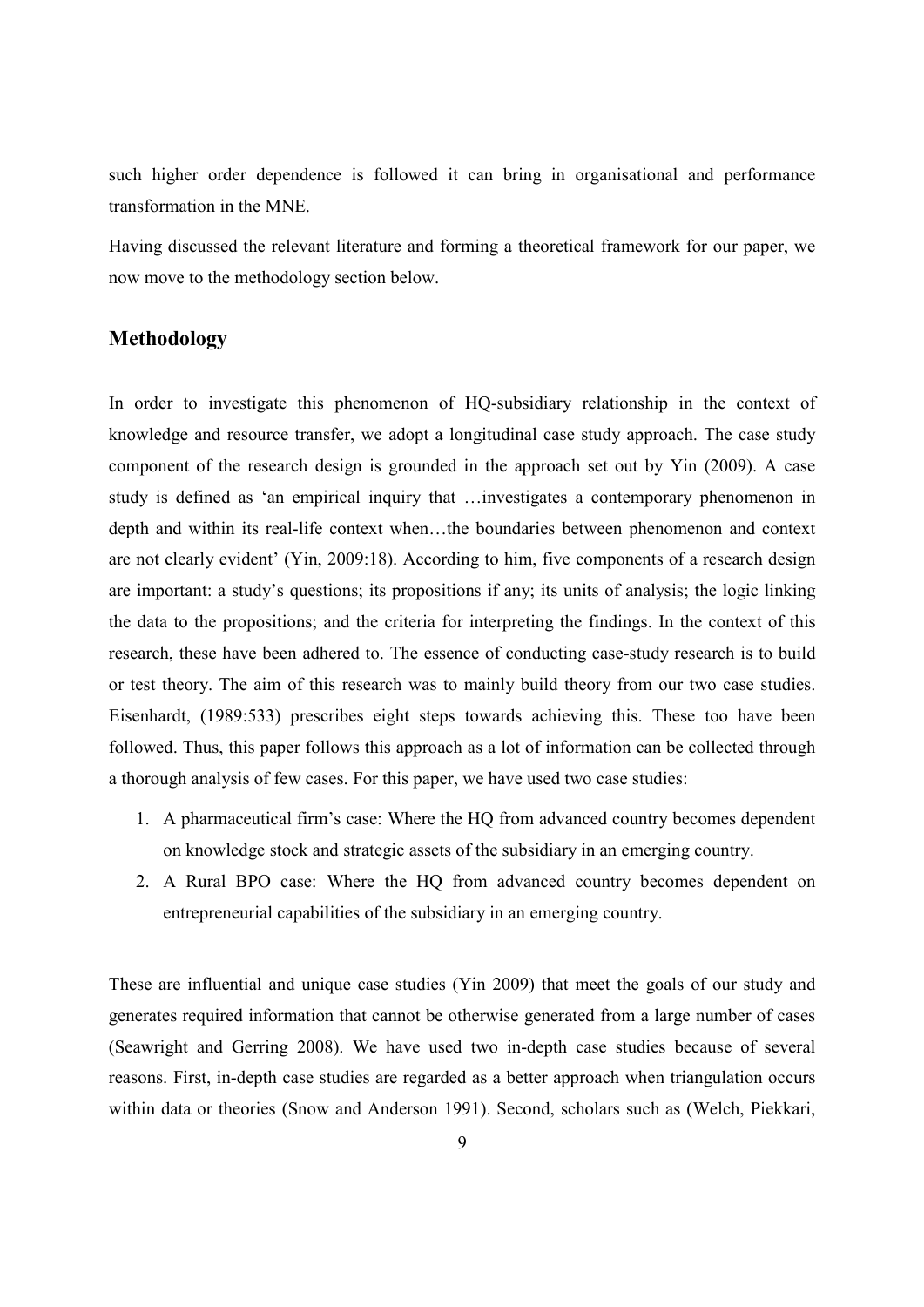Plakoyiannaki and Paavilainen-Mäntymäki 2010) advocates use of qualitative case studies in theorising novel phenomena, such as HQ-subsidiary knowledge sharing strategies, as investigated in this paper. Finally, scholars such as (Birkinshaw, Brannen and Tung 2011, p.573) suggests that in order to understand "the complexities of emergent and evolving phenomena" such as this study which is typical to other topics under investigation in IB, it is often inappropriate to engage in large-scale, cross-sectional studies or reductionist methods in the absence of well-developed theory. Hence, thick description, exploratory research and comparative case analysis that focus on inductive theory building and hypotheses generation is more suitable in the context of this research.

Another element of this research was longitudinal in nature, conducted over a two year period. Longitudinal studies within organisations are relatively rare (Pettigrew 1990:284), being time and resource intensive. Longitudinal research is thus a type of research method used to discover relationships between variables that are not related to various background variables. The longitudinal qualitative case-study method described here thus led to the generation of a large volume of qualitative data and the emergent approach taken to analysis and the issues of crosschecking information provided further challenges. Longitudinal qualitative research, whether short- or long-term, can address a number of issues that are likely to be of interest to qualitative researchers. These issues, as outlined in Farrall (2006), include: differences in the phenomenon being studied between data collection episodes; timing and ordering of change; events and responses leading up to, and following, a turning point; Increase or decrease in a characteristic; effects of the presence or absence of a characteristic; dynamic interactions between an individual and his or her environment; congruence of changes observed with existing HQ-subsidiary theories; subjective meaning of change; and symbolic and/or concrete nature of change.

Interview data were recorded (with permission) and extensive summaries were produced from the recordings. A total of 22 interviews were carried out in four locations in the two case study organisations, over the two year research period 2010-2012. The two locations for the first case study were Bangalore and Suratkal and the locations for the second case study were Mumbai and New Delhi. A few interviews for the second case study were conducted in a novel way, through the professional networking site 'linkedin', where senior managers in the authors contact lists were tapped into. Others were conducted face-to-face and were tape-recorded and data was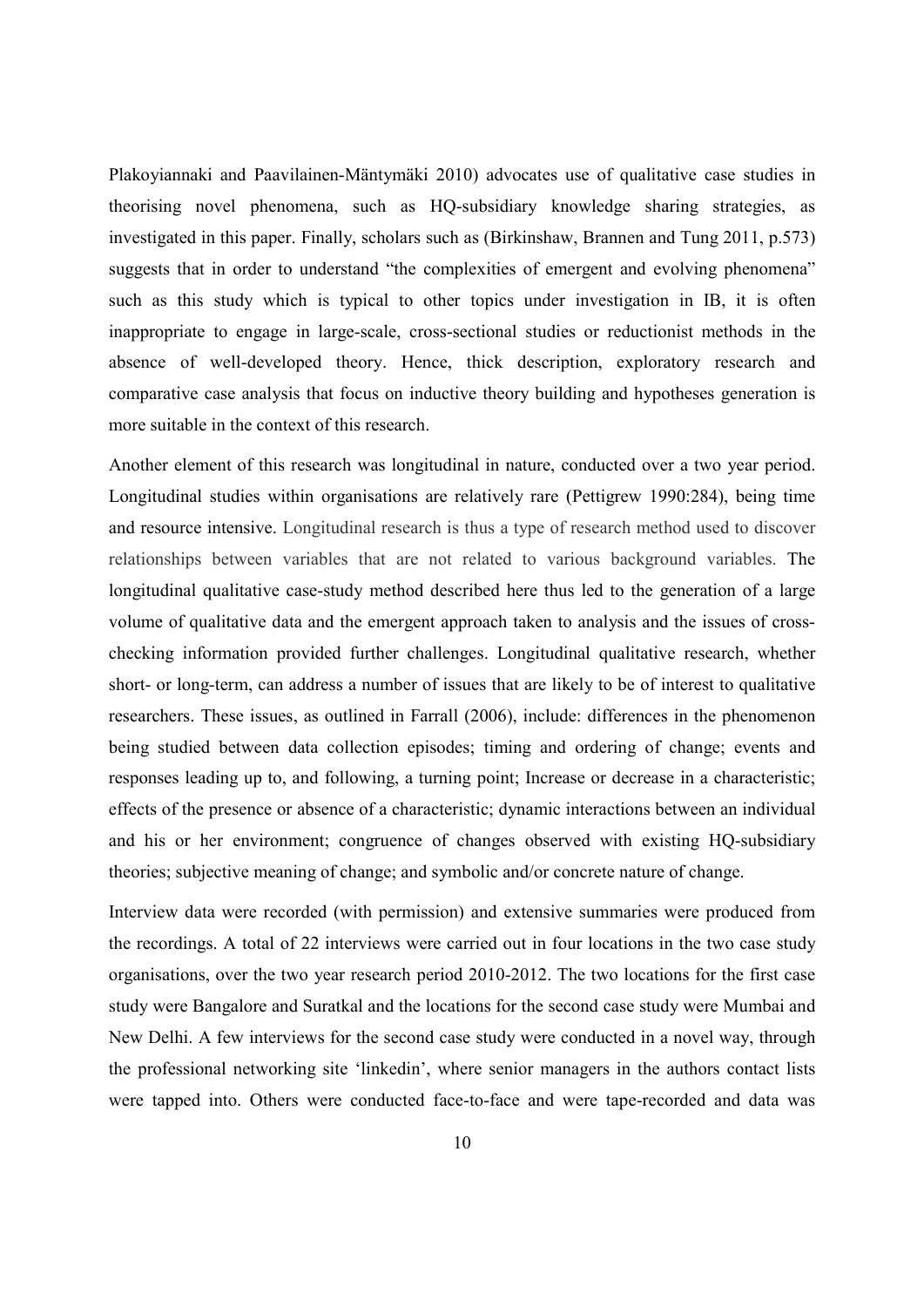transcribed as is normally done. In both case study organisations, senior managers were interviewed. Details of these interviews are as follows:

#### **Insert Table 1 around here**

Further in terms of data analysis, Eisenhardt, (1989:539) states- that 'Analyzing data is the heart of building theory from case studies, but it is both the most difficult and the least codified part of the process'. The process here started with detailed writing up of what Pettigrew, (1990; 1997) calls 'case history' for analysis within longitudinal research. Hence within-case analysis typically involved detailed case study write-ups for each of the cases. These write-ups were often simply pure descriptions, but they were central to the generation of insight (Eisenhardt, 1989:540) because they helped the authors 'to cope early in the analysis process with the often enormous volume of data' and since 'there is no standard format for such analysis'.

Data was analysed using King's (2012) 'template analyses'. He explains that although this is an inductive process – in reality, a researcher will have some ideas as a result of research questions and the literature and therefore it is possible to project what themes (*a priori* themes) may occur, and then work from a bottom up approach (refer to list of seven *a priori* themes identified in the literature review). Thus in the context of this paper, "themes are recurrent and distinctive features of participants' accounts, characterising particular perceptions and/or experiences, which the researcher see as relevant to the research question." (King & Horrocks, 2012-150). The authors were also aware that this method may result in developing themes being overlooked without conscious analysing and that they needed to be flexible to adapt the themes if they are not the most ideal method of depicting the data. The template is a process that can be modified continually through iterative analysis, and this was followed. King (2004; 2008) explains that template analysis is hierarchical in nature but unlike other types of thematic analysis the number of themes is not stipulated by the method of analysis but is developed through the process of analysis of the data for both the themes and sub-themes otherwise referred to as "nested codes".

Further, following King (2012), validity and reliability were ensured, as the template took into consideration the objectives and methodology of the research project and a sample transcript was analysed noting down problems in clarity of coding definition. Here the assistance of an independent and neutral colleague, as a volunteer, was utilised as suggested by King (2008,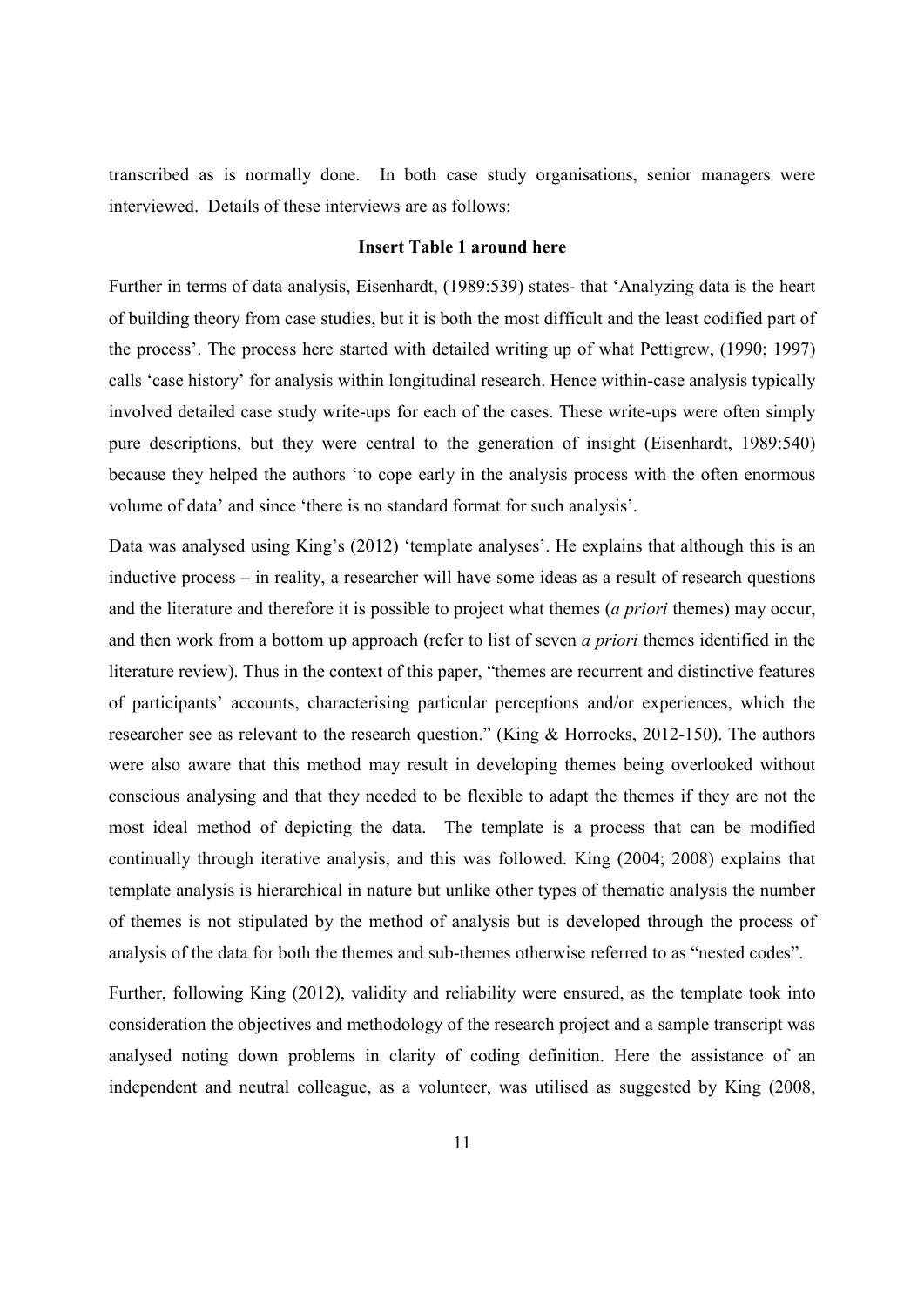2012). The authors then deliberated on the template themes with this independent colleague, before an agreement was reached. In this context the authors and the independent colleague also oversaw other potential issues that may have arisen. In addition, an audit trail was kept and the authors reviewed the process from the raw data to fully formed ideas. To ensure the validity and reliability of the coding, the quotes that supported the themes were cut onto cards and the initial theme was written on the back, so the volunteer, who was auditing the classification, classified each piece of the data. As this process developed, although there was significant agreement between the authors and the volunteer, some themes were re-defined and their level of salience adapted.

We now discuss the two case study organisations.

#### **Case Description**

We utilise two cases, the first a Rural BPO and the second a Pharmaceutical company, to illustrate our findings. The next section provides a brief summary of the companies and provides contexts to the findings, which are discussed in the section following.

*Case study 1*- 'Rural BPO MNE' (hereinafter RBPO A) is a US owned and headquartered niche human resource offshoring (HRO) (part of the larger business process offshoring i.e. BPO) services provider focused on mid-market companies (Hesketh, 2006; Sako and Tierney; 2005 Rowan, 2008). They support HR processes across the entire employee life cycle spanning what they call 'hire to retire'. The BPO firm's unique vision for its Indian model is "to position rural talent to deliver leading IT solutions to global business by leveraging strengths of rural India supported by best practices established by the growing IT industry" (RBPO A firm's website). The BPO firm's mission, again for India, is to "build a model development centre at tier 2 and 3 Indian cities, currently starting with Surathkal, South India and Pimpri in Western India with 500+ associates each who could deliver quality IT solutions supported by Centers of Excellence (CoE s) in leading cities". This they claim in their mission statement, "is the initial stage of our road map to building low cost capacity of 10,000 associates across 15 locations across the Globe". 'BPO A' initially started its BPO business in 2004, with 250 associates in Suratkal, 150 in Pimpri, twelve in Mumbai and eighteen in Bangalore. Two of their operations in India are featured in this research; their 'centre of excellence' in Bangalore and their 'rural' BPO (RBPO)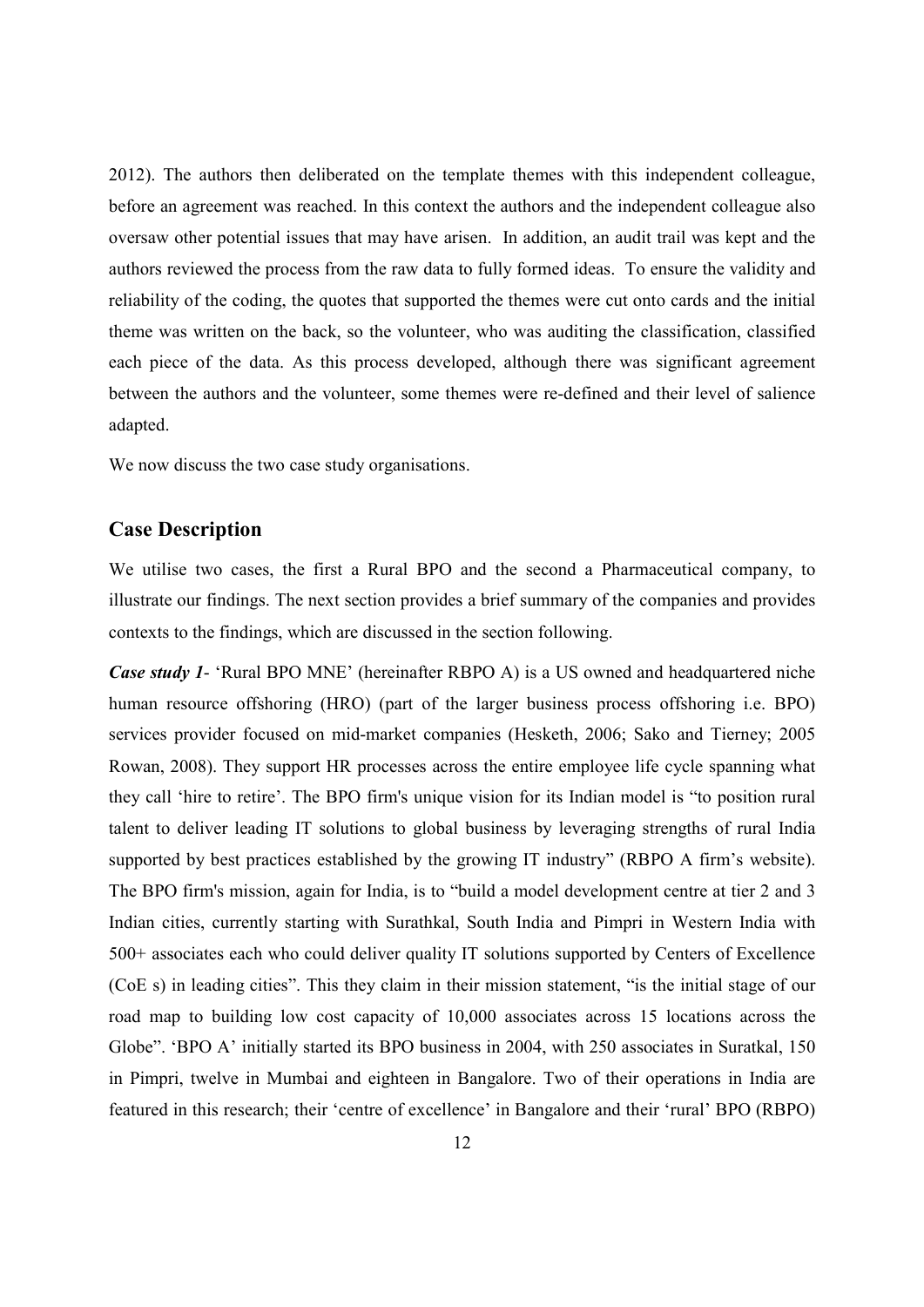operations in Suratkal in South India. During the recession staff numbers fell to 190 in Suratkal and twelve in Bangalore but by April 2010 their numbers had increased 210 in Suratkal and fifteen in Bangalore. It decided on a leaner organisation post-recession.

'BPO A' provides its clients the opportunity to examine HR in a different BPO form. As the BPO industry has flourished in India, so more and more companies began establishing operations in the metropolitan cities to capitalise on the available human resources and physical infrastructure (NASSCOM, 2010). However, this led to intense competition for available talent and frequent poaching of staff. Also, many employees considered a BPO job as a short-term one and opted for higher education or business management studies once they had earned enough money to support their higher education plans (Kuruvilla and Ranganathan, 2008; Naronha and D'Cruz, 2009). These factors resulted in high employee turnover and attrition rates and in turn increased recruitment and training costs for many BPO companies (e.g. Taylor and Bain, 2005; Budhwar and Bhatnagar, 2009; Kuruvilla and Ranganathan, 2010). In response some IT / BPO companies have 'migrated' their operations to lower cost destinations. Two low cost options are (NASSCOM, 2010):

- 1. Shifting operations or a part of the operations to potential low cost areas like China, Malaysia, Philippines
- 2. Tapping the vast pool of skilled and cheap work force in rural areas in India itself

A number of Indian BPO organisations have chosen option one above (e.g. Some large Indian owned BPOs locating some businesses in China and others assessing Hong Kong and Singapore as an alternative business location). A few BPO companies (including RBPO A, as one of the first) took up the second option and have set up operations in smaller towns and villages. The low cost of operations and lower employee attrition levels are the key benefits that these companies derive from their rural operations. However, the main challenges that the rural BPOs face are under-developed infrastructure facilities; lack of power, and poor telecommunication, transportation, education, and other support facilities. Upgrading the relevant skills of rural BPO staff is also a critical factor for improving service quality levels (Times of India, 2008). To bridge this gap by initiating development at the village level, and to put rural India on a par with major cities, the Government of India has partnered with private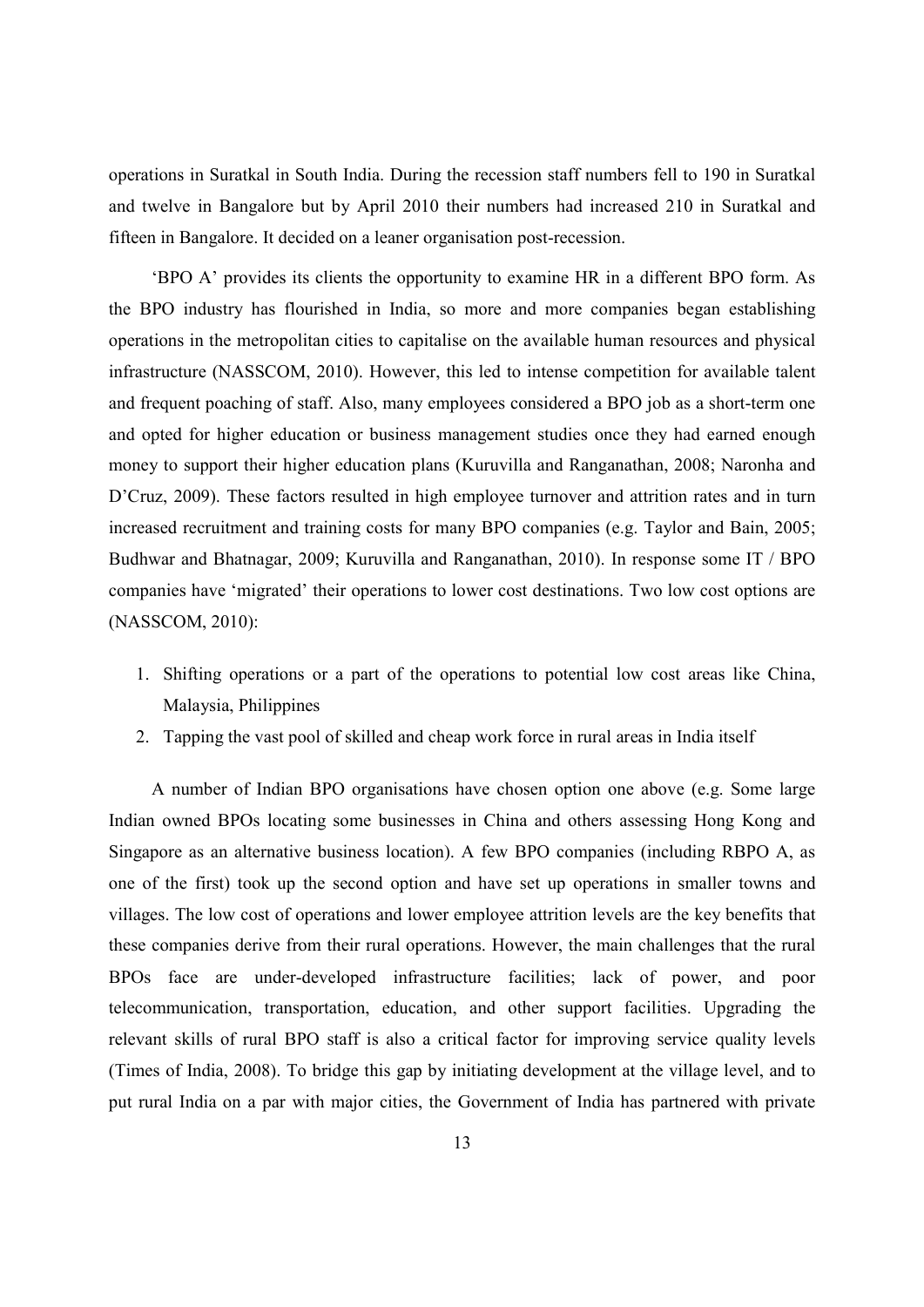bodies to ensure availability of education facilities and adequate infrastructure to people in rural areas. The establishment of BPOs in villages is expected to result in the development of rural infrastructure, increase in standard of living, and generate better employment opportunities at the village level (NASSCOM, 2010). 'BPO A' was thus one of the first to take this opportunity and advantage of the Indian government's initiatives on RBPO.

After its successful launch in the US (and hence it's US headquartering), 'RBPO A' is witnessing strong growth in demand for "quality HRO IT services at cheaper cost" (company website) and initiated a dedicated offshore centre that went operational in 2005. An expansion of its operations into new, more volatile and potentially lucrative markets like China and the Middle East along with their current clientele in Europe and North America was being planned by the end of 2011. 'RBPO A' have recently acquired and established joint ventures with a few organisations in the Asia-Pacific and North American markets.

In view of the above discussion, it was interesting to explore the challenges and tensions for managing its operations and business in rural areas whilst undertaking BPO work, especially for international clients are met. In contrast to the BPO industry, this case provides an opportunity to compare its subsidiary entrepreneurial initiatives of operating in a rural location, with the BPO firm's Bangalore office becoming, over time, its country specific HQ (Budhwar, 2012).

*Case 2 –* The *Pharmaceutical Company* **(**hereinafter Pharma**)** is a Japanese owned and headquartered firm. The firm focuses on new drug development through discovery of new molecules. The corporate history section on the company website shows that right from its inception the company possessed strong research capabilities, for example, in 1910 it discovered the world's first vitamin B1 from rice bran, which established the basis for the theory of vitamins.

The internationalisation of the firm started in early 1960's with the establishment of wholly owned subsidiaries in North America (New York) and in Europe (Switzerland) (Company Website). Internationalisation alongside the internationalisation of major US firms in 1960's makes the company unique case. Further, to date the company is the 3rd largest Japanese drug maker, with about 30,000 employees and a turnover of 11.5 bn. USD. Its R&D spending equals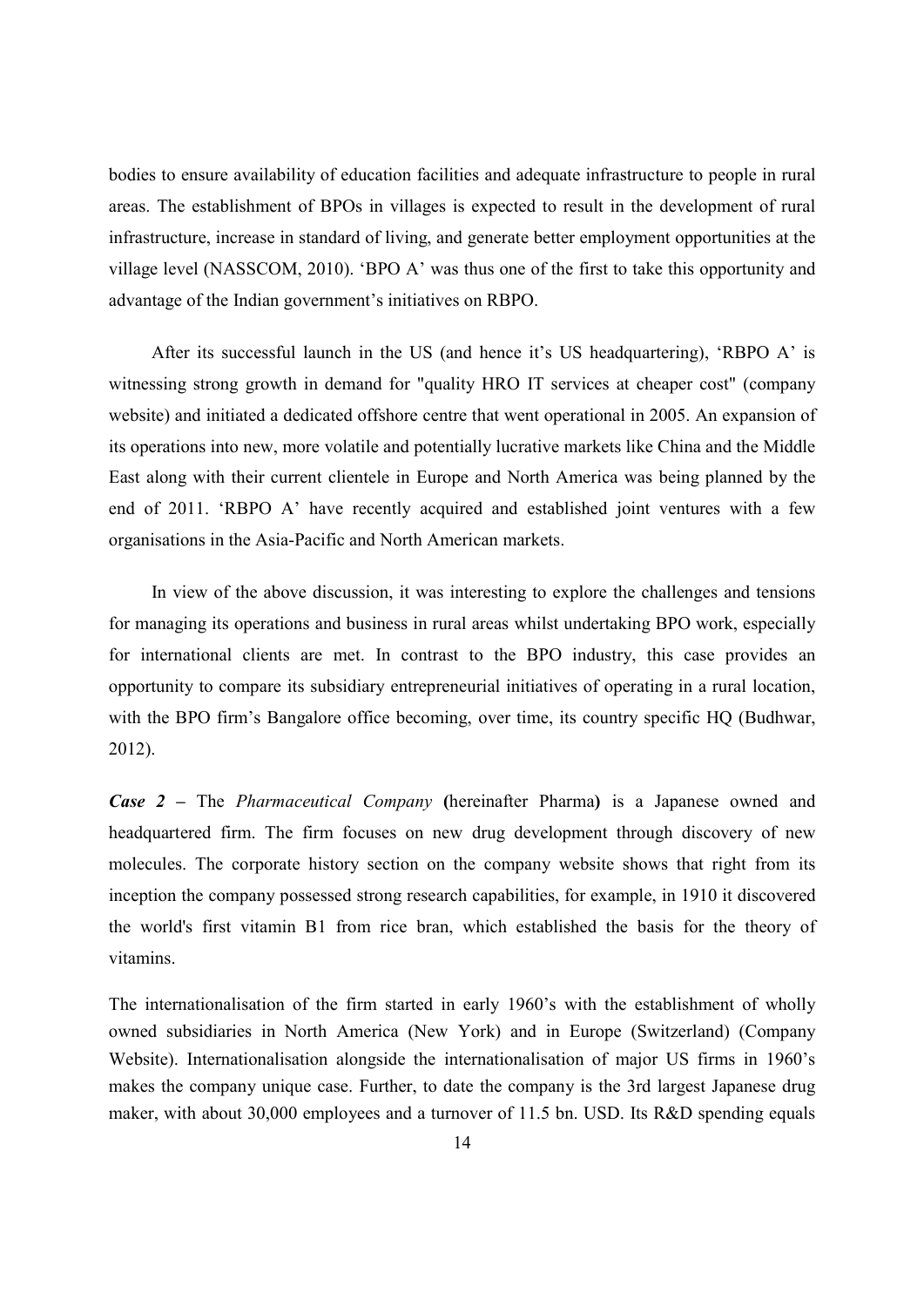19.7% of its sales which makes it one of the largest in the world in terms of R&D intensity (Company Website).

The company entry into emerging markets took place through the acquisition in 2008. It acquired one of the largest Indian Pharmaceutical company for 4.6 bn. USD. This was one of the largest acquisitions of a pharmaceutical firm in India and one of the largest in the world. The pharma company's entry in India has multifaceted dimensions of analysis. This includes acquiring resources which have implications on its performance and sustainability. This case is an exemplary case of an advanced country, Japan, seeking assets/resources, knowledge and skills from an emerging market, India. We called this phenomenon a case of 'reverse asset augmentation' and 'reverse knowledge transfer', as would be established through our analysis and discussion that follows.

In this case the acquired Indian firm highly reputed large pharmaceutical firm in India, with a high R&D spending along with a well-known pool of 1,100 R&D personnel, of which, over 75 percent are qualified scientists. It is also among the top global generic pharmaceutical firms and has internationalised extensively, with sales in about 150 countries in the world has a turnover of over 2 bn. USD (Annual Report). Prior to the acquisition, specialising in generic drug was Indian firm's forte and hence it was into a different field of pharmaceutical production and development as compared to the Japanese firm, which mainly focused on new drug development. However, the acquisition of the Indian firm has not only provided the Japanese firm an entry into an emerging market but also added value in terms of synergies and plans for sustainable growth.

The Pharma Company's unique vision for its Indian model is to benefit from the resources of the Indian firm and the location advantages offered by India both in terms of evolving institutional and cost advantages associated with India.

## **Findings and Discussion**

In what follows below, we discuss the findings from our detailed analysis of the data. Seven major *a priori* themes emerged and were confirmed from data obtained from the respondents of the two subsidiary dominating case study organisations. These were competition, costs, skills, strategic position to control employee attrition, control, client interface and satisfaction, and proven success of business models due to institutional contexts. These are first defined and then evidence from both case studies is provided and discussed below.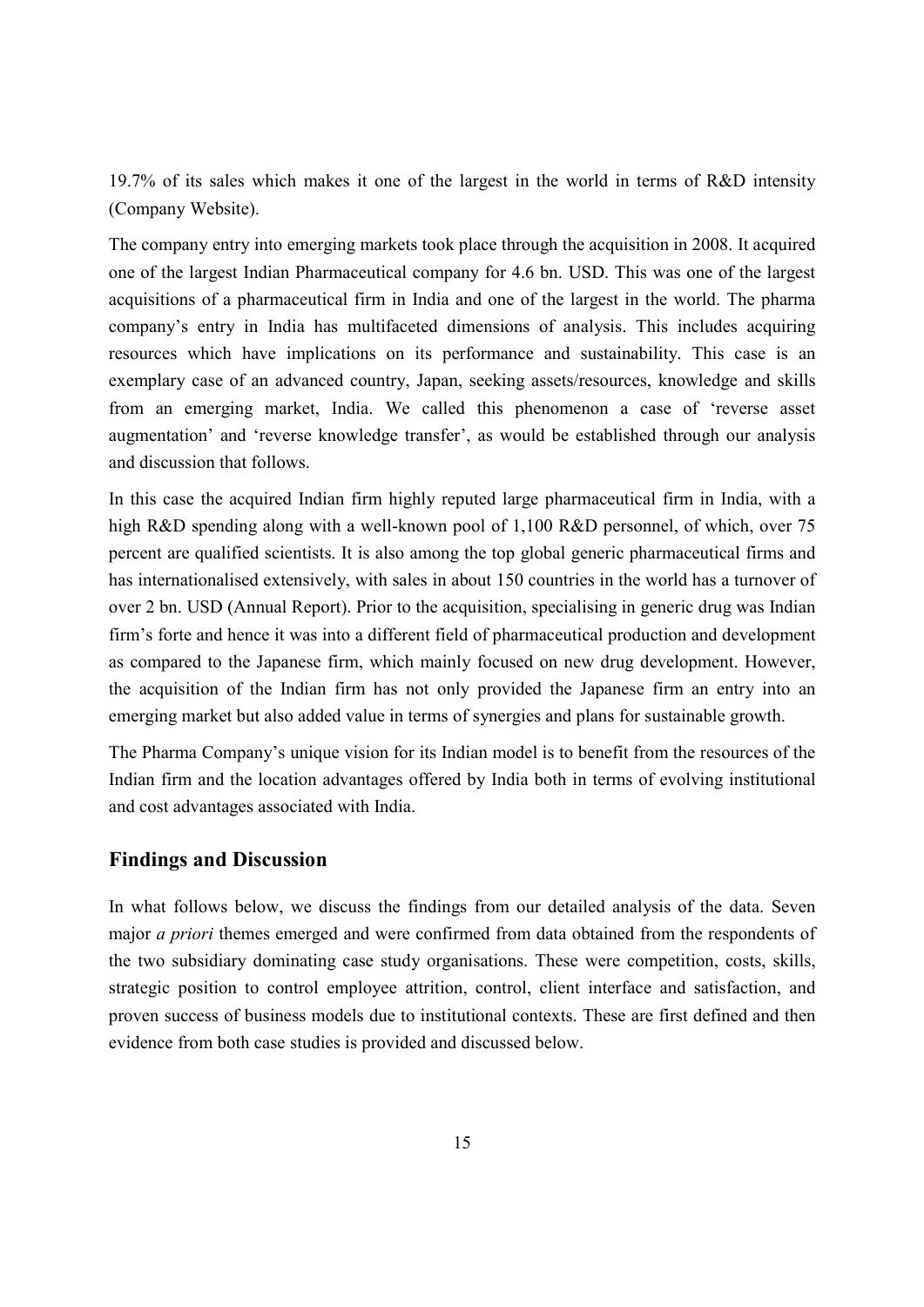**1. Competition**: This theme is defined as the process of trying to win or do better than other external and internal competitors. Faced with competition and a threat to its current and future existence, the subsidiaries found ways of getting into competitive advantageous positions.

Case study 1 (RBPO A) - Faced with both global and local competition the Indian subsidiary of the US HQ case study organisation had two options. First, to allow the HQ to shift operations or parts of their operations to potentially lower cost areas like China, Malaysia, Philippines, South Africa etc. and second, to tap and exploit the vast pool of skilled and cheap work force in rural areas in India itself, as described in the words of the following respondent, who is the founder member

*'....so then I thought it's time to start on my own because I had sufficient exposure and I also wanted to test a new kind of a model which would, prove that rural talent in India can deliver to departments of Global clients..... So I started on this experiment on a very small basis and the easiest way was when we had business and were ready for it. The domestic clients also had access to our services. So that's how I started off with YYY. It's now almost two and a half years. We will be stepping into the third year. So that's the model we are working on.....it is still evolving' (Founder Member, Interview, Bangalore)* 

Thus the subsidiary pre-empted the move abroad by encouraging the HQ to take the second decision. In affect this helped the subsidiary to become a 'center of excellence' (Holm and Pedersen, 2000) where more strategic work, planning and budgeting took place. This in turn led to the HQ being more dependent upon the subsidiary given that the operations were extended and managed in rural India by the Indian subsidiary. This eventually resulted in a shift in the HQ-subsidiary relationship from a position of 'best of both' (cell 2.2 of our model) to that of 'reverse dependence' (cell 1.3 of our model).

Case study 2 (Pharmaceutical) – The Japanese global MNE, here the pharmaceutical case study organisation, resorted to a strategy of entering India through the acquisition of the Indian organisation. Its main motivations were aimed to augment four major location-bound resources (Dunning, 1994), namely: a) Human Resource; b) R&D centres; c) Brand and Image; d) Distribution Network, as explained by the following quote below

*XXX has strong competitive position in India with some very strong brands in the market. About 20 of them are widely known and available in the market. XXX's brands are prescribed by most of the doctors and pharmacists such as ZZZ (a generally used antibiotic); Most of the over the counter drugs such as AAA (a type of Diclofenac); life*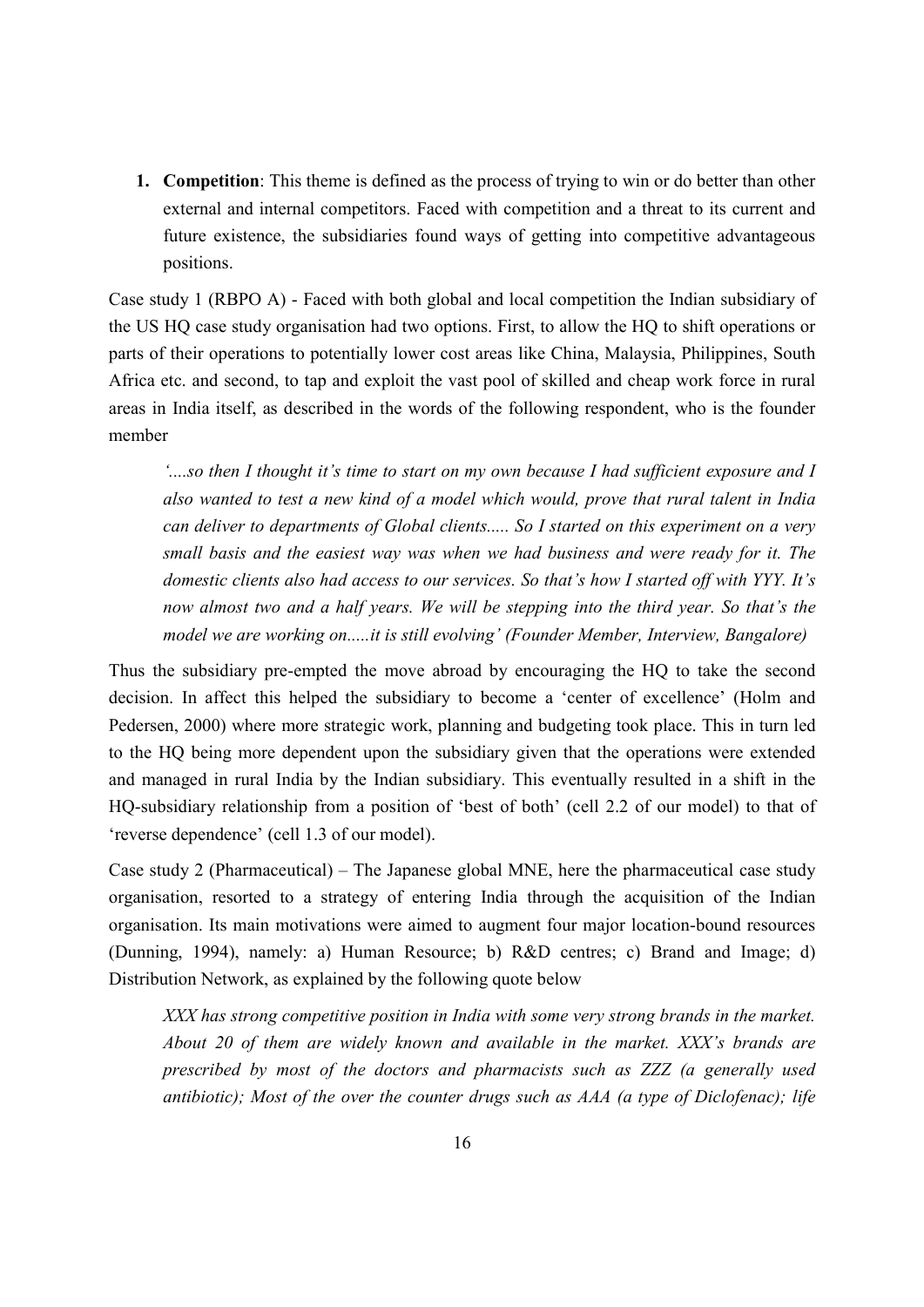*style drugs such as BBB are very popular among the consumers. Normally consumers in India know these brands and demand them by name from the chemist shops. Further our employees and distribution system add to our competitive advantage- (Senior Manager, Mumbai)*

The above can thus be categorised into technological and marketing resources. In terms of technological resources, the HQ (Japan) acquired skilled human resource, such as scientists and the R&D centres, which would enhance its capabilities to conduct research. The above four areas thus over time became the subsidiary's and overall organisation's competitive forte and thus the dependency on the subsidiary increased. Since most of these resources are location bound and were developed by the Indian firm prior to acquisition, it is likely that post acquisition the autonomy in extending these resources would remain and the HQ (Japan) dependency on the Indian firm would increase.

**2. Costs**: This theme is defined as a process of calculating and lowering the price or expense of producing goods and/or services in comparison to the competition and previous costs. Thus an ability to deliver goods and services at lower costs put the subsidiaries in an advantageous position.

Case study 1 (RBPO A) - The very basis of the offshore outsourcing phenomenon is cost saving, as the literature explains and suggests through the transaction cost economics (TCE) theory (Williamson, 1981). With increasing costs, over time, the largely metropolitan locations of the operations at the subsidiary were beginning to get very costly, as explained by the following quote.

*'…if you look at our rural models which is our big chunk of the employees they are typically falling into a range where it is same like any big MNC at the entry level.... probably we are almost on the same. We pay around one lakh eighty thousand rupees [a hundred and eighty thousand] or something like that. So we typically start at the same range, almost the same range at the entry level. But if we look at a three or four-year period probably our Tier 2, Tier three salaries would be may be about 40% less than*  what an associate would earn in a big MNC company.' (Board Member, Interview, *Suratkal)* 

Hence for the subsidiary to be cost effective, the decision to move operations to a rural location in India was largely supported by the HQ and the subsidiary. This eventually also led to a greater dependence on the subsidiary.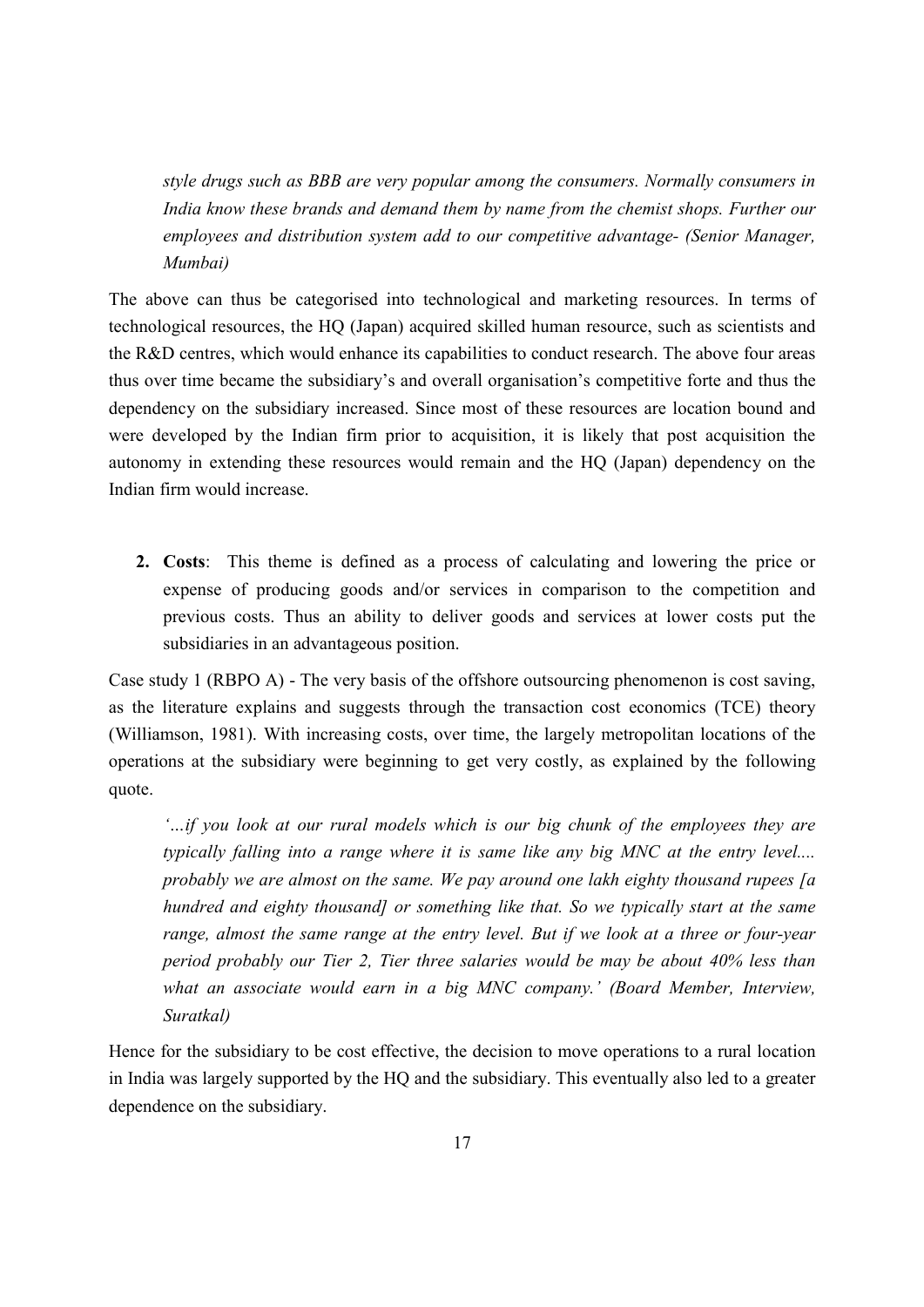Case study 2 (Pharmaceutical) – As was the case with case study 1 above, the Japanese pharmaceutical case study organisation too faced immense challenges when it came to R&D, operational and manufacturing costs, as can be explained through the TCE theory (Williamson, 1981). Further, the Japanese MNE found a potential market in India by acquiring the Indian pharmaceutical organisation, which was now its subsidiary and possessed cheaper human resources, R&D centres, and a distribution network as some key strategic assets. Evidence of this is in the following statement.

*India has pertinent technological skills. Every year lots of graduates including chemists and scientists come out of universities and technical institutes of India. This skilled workforce is available in abundance and at relatively low wages. The cost of production in FDA approved plants is about 1/3rd than that in Japan or in the USA. – (Senior Manager, Interview, New Delhi)*

The low cost operations in India, in both cases, turned out to be the strength of the Indian subsidiaries. Also, in both cases, the HQ seems to have given autonomy to the subsidiary to find ways (as in the RBPO A case) or to carry on (as in the Pharma case) so that the MNE's operations could be performed more efficiently. Thus, the cost reduction pressures were eventually enhancing reverse dependency as suggested in *cell 3.1* of our model.

**3. Skills**: This theme is defined as the ability to do something well, usually gained through training or experience so as to result in competitive advantage. In this context the subsidiaries built upon their existing skills and strived to improve their skills bases.

Case study 1 (RBPO A) - Even though technology is important, the BPO industry is extremely people oriented and centered and hence the reliance on people's technical, soft and business management skills are extremely important. The above two themes discussed are thus directly affected by the lack of quality and quantity of such skills. The following quote explains this.

*'... if you look at the overall spectrum of the work in the Indian IT industry 70% to 75% is very low end services which anybody and everybody can do provided they have a few soft skills and technical knowledge...which they with our help can upgrade themselves. On the other hand, technically three (?) 10% to 25% of an Indian IT company's work force is required to run the high-end consulting and what we call the front end staff. So I think that's the model we are operating upon. Hopefully we should do well in the next couple of years.' (Board Member, Interview, Suratkal)*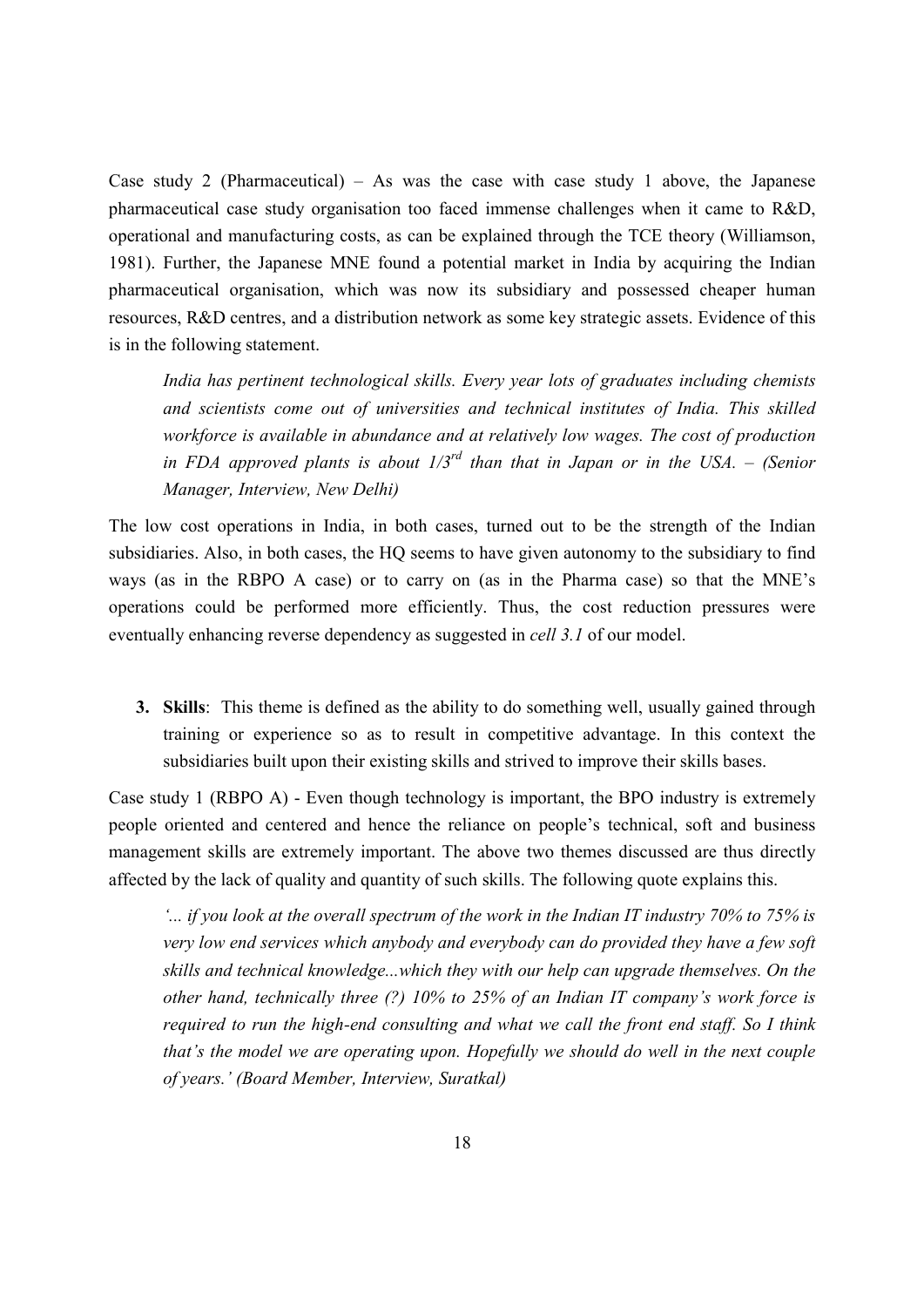Therefore to be competitive and cost effective, the numbers and level of such high skilled people becomes paramount (Lado and Wilson, 1994). To cater to these competitive elements, especially in the context of quality, quantity and costs, the HQ had to inadvertently adhere to the decision to move to a greater skill base (a combination of quality, quantity, lower attrition and costs) in rural India.

Case study 2 (Pharmaceutical) – As is the case with the Indian offshore outsourcing industry, the pharmaceutical industry in India too comes within the gambit of a highly knowledge intensive industry. Hence the dependence on highly skilled personnel is paramount for its competitive advantage (Wright, McMahan, and McWilliams, 1994). This aspect is explained through the evidence below

*XXX is India's largest pharmaceutical company. XXX has been successfully around for over 50 years in India with worldwide presence and a strong dedicated skilled workforce of over 14,000 employees. With the help of the strong workforce we (XXX) have established 3 research and development centres in India by 2005 and also obtained the India's first USFDA approval. Through all these achievements XXX established itself in the Novel Drug Development Segment (NDDS) in the industry. (Senior Manager, Mumbai)*

Thus, the Indian subsidiary possessed skilled human resources, people in R&D centres, and a skilled distribution network as some key strategic assets. Over time, these strategic skills sets as assets became the organisations strength and competitive advantage and hence an increase in dependency by the Japanese HQ on the Indian subsidiary.

**4. Strategically positioned to control employee attrition levels**: This theme is defined as being strategically positioned in controlling the gradual reduction of the size of a workforce that occurs when staff is lost through retirement or resignation and are not easily replaced. This theme is specific to the RBPO A case study organisation and not to the second case study. Here the subsidiary was in a better and more strategic position than the HQ to control and stem attrition levels.

Case study 1 (RBPO A) – As is well documented in the literature, the Indian BPO industry is fraught with high levels of attrition and the case study organisation too faced this challenge. Thus alongside the increased competition, increasing costs, skills shortages and the increasing attrition levels led the HQ to move operations to the rural location in India. Initially the management's role at the subsidiary was to fire-fight attrition levels but later it then had to control attrition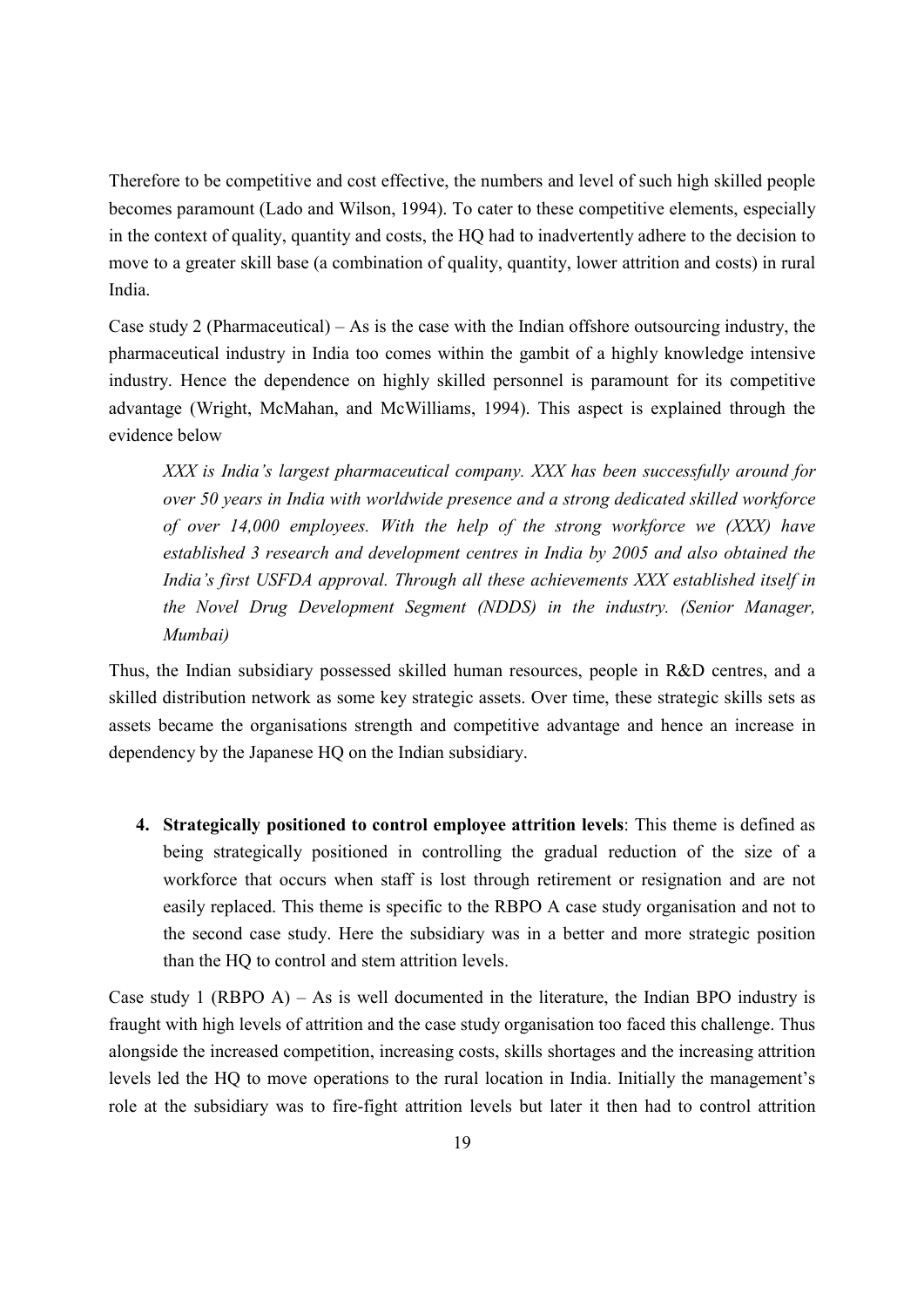levels at the rural location, which was lower than its initial urban location. This phenomenon is explained below.

*It is definitely a problem. Attrition is a big issue, the reason being if the market picks up, so the demand for quality professionals and experience is always rated highly in the IT sector. So attrition is an issue for any company which is in the mid segment which is from 100 to 400 people. But there are ways and means to try and reduce attrition through various processes, strategies and policies. Our attrition rates last year were about 20%. This year it's gone up to 25% but again this year we are planning to bring it down to about 15% to 18% and slowly reduce it to about 10%. We as the center of excellence are better and more strategically positioned as compared to our HQ to control attrition'(Board Member, Interview, Suratkal)* 

Moreover, overall responsibility of managing attrition was now the prerogative of the subsidiary and not the HQ. This change in the human resource practices within the MNE led to increased performance of the subsidiary (Fey and Björkman, 2001) and in terms of the relationship between the HQ and subsidiary, the dependence of the responsibility of managing attrition was now on the subsidiary.

**5. Control**: This theme is defined as an ability or authority to manage or direct something. It also includes the process of limiting or restricting somebody or something, or the methods used in attaining this. Thus overall it is the authority, ability and process to control something and/or somebody successfully. Thus the subsidiaries had greater control over operational activities and decision making.

Case study 1 (RBPO A) - The subsidiary was now not only a center of excellence (CoE), but was also responsible for overall operations, with addition responsibility of strategic decision making, including budgeting and costing. The following quote explains this.

*Our Indian operations are now self-sufficient and the center of excellences in Mumbai and Bangalore are in realistic terms our Indian HQ. They have ideally minimised our overall control and are moving into being more strategic partners solely responsible for our rural operations. – (Board Member, Interview, Bangalore)* 

This led to the strategic development of the subsidiary through subsidiary initiative-taking (Delany, 2000). This arrangement led to the subsidiary having greater control over its Indian operations in comparison to the HQ and hence this increased dependency on the subsidiary. In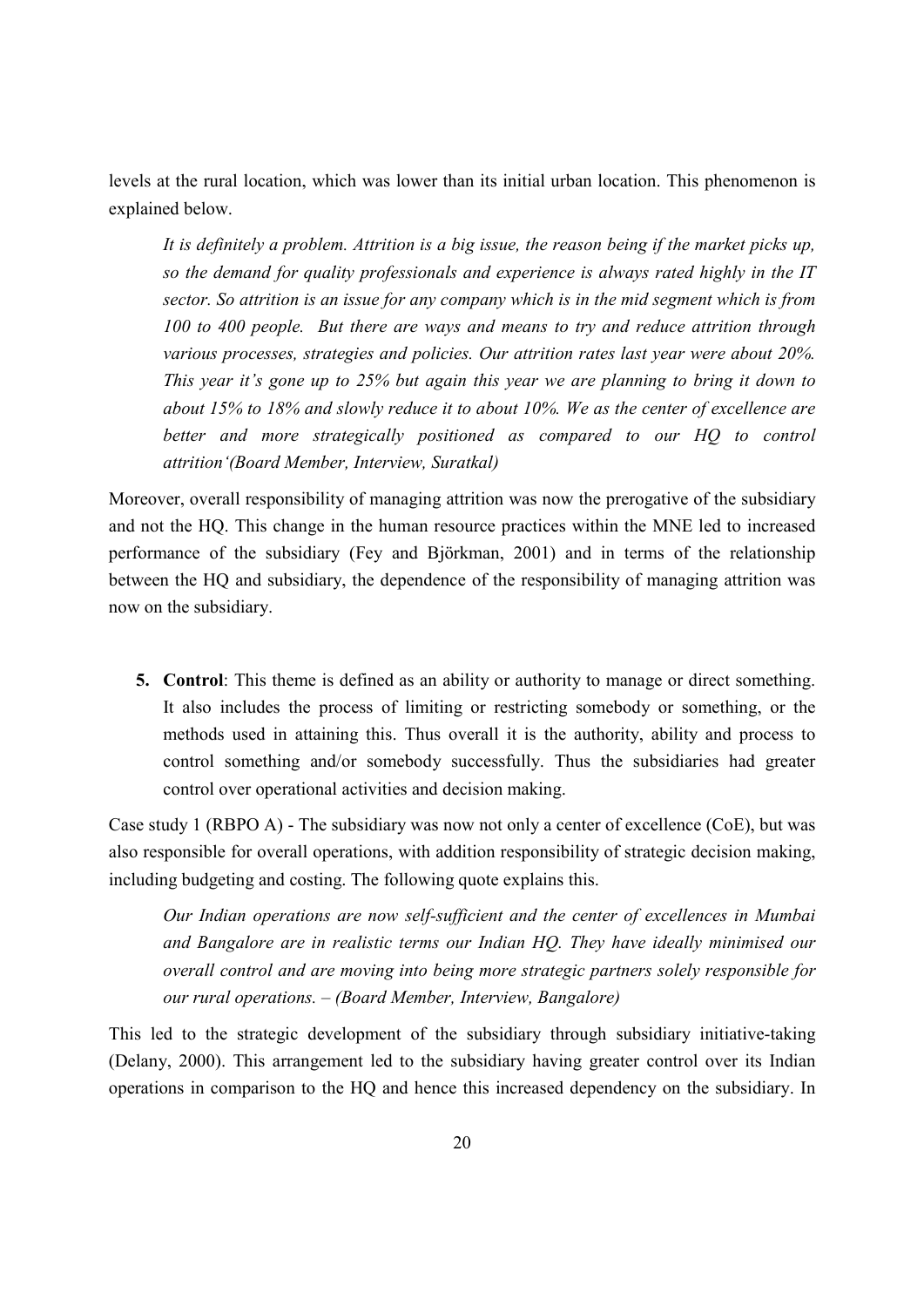essence then the 'control' and power had now shifted to the subsidiary from the HQ. This position is also what Budhwar (2012) calls 'country specific HQ'.

Case study 2 (Pharmaceutical) – The process of the Japanese HQ acquiring technological, and marketing related strategic assets through acquisition of the Indian subsidiary though lead to ownership transferred to the Japanese MNE; however, the operational control over its human resources, R&D centres, brand, and the distribution network remains with the subsidiary. This is explained in the following quote.

"…*our goal is to be a global pharmaceutical innovator and provide the opportunity to complement our strong presence in innovation with a new, strong presence in the fastgrowing business of non-proprietary pharmaceuticals…….. While both companies (Japanese HQ and Indian subsidiary) will closely cooperate to explore how to fully optimize our growth opportunities, we will respect XXX India's autonomy as a standalone company as well*." *(Senior Manager, Interview, New Delhi)*

Having operational autonomy provided the Indian subsidiary to continue in its position of control and manage its Indian operations particularly in the area of generic pharmaceutical business. Given the growth of the Indian pharmaceutical industry, the importance of the generic pharmaceutical business (Munjal, 2013), and the rising numbers of off-patent drugs it is likely that the share of generics in the overall revenue of the Japanese MNE will rise and will raise the HQ's dependence on its Indian subsidiary.

**6. Client interface and satisfaction**: This theme is defined as the place, situation, or way in which two things or people act together or affect each other, or the point of connection between things and the gratification with the way that this has been arranged or done. This is defined in the context of clients and customers. Thus, higher levels of client or customer satisfaction became the strength for the subsidiaries.

Case study 1 (RBPO A) - When the rural operations took off in this case study organisation, the client had to communicate through HQ and the subsidiary CoE. To bypass these two levels of communication lines and to have direct contact with the operations, the CoE at the subsidiary became the first point of contact for the clients. This is explained in the following quote.

'*...most of the work at Suratkal did not require us to possess soft skills. Initially we thought it was a necessity and an industry norm, but later realised it was not really required....clients visited us on few occasions and we put forward our employees that met the criteria of soft skills...that is speaking good English etc... Clients were extremely impressed with the quality of our work…'* (Manager, Suratkal, Interview).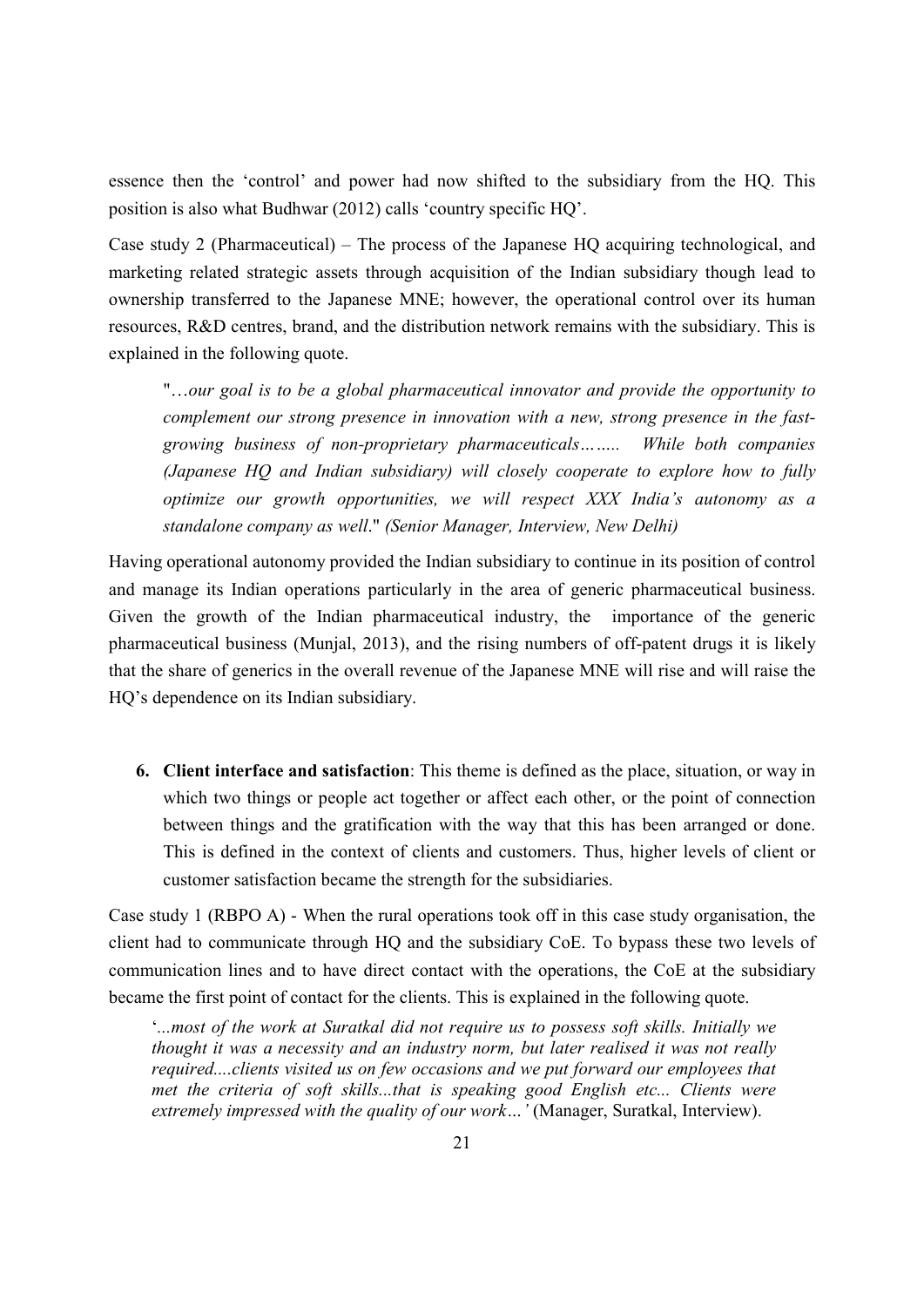Hence, there was direct client interface with the Indian operations, with HQ only getting involved with extremely urgent and quality and time related concerning matters. This arrangement led to increased satisfaction levels by the client, which in turn led to greater dependency levels on the subsidiary.

Case study 2 (Pharmaceutical) – The case study organisation held several knowledge management and medico-marketing initiatives such as advisory board meetings, post marketing surveillance studies and continuous medical education (CME) programmes. The Indian subsidiary and operations personnel and management have been at the fore front in initiating and conducting these programmes. More than 2000 interface programmes, such as symposia and, CME's, are conducted and about 20 clinical papers are published annually. The following quote by a respondent explains this.

*… XXX is aware that of the potential market share in the emerging Indian market. The industry is growing @ 10 to 11 percent annually… the Indian market has immense potential for growth, as the per capita consumption of drugs in India is one of the lowest in the world about 3 USD p.a.. The similar figures in developed countries stand too high, for instance, in Japan it is 412 USD p.a.; in USA it is 191 USD p.a., in Germany it is 222 USD p.a. …Going forward with development it is natural that India's per capita consumption will go up…… With one of the largest population in the world in India, even a smaller change will be big in absolute terms… - (Senior Manager, Interview, Mumbai)*

These initiatives have over time resulted in an excellent customer relationship with the medical fraternity. Due to such interfaces and existing networks of the Indian subsidiary, the Japanese MNE HQ was able to enter into the Indian pharmaceutical market. In the absence of a local partner it is difficult to imagine how a foreign MNE would successfully engage with Indian distributors. This dependence is likely to remain or rather increase in the near future given recent evidence of Japanese businesses facing challenges in managing its Indian operations independently (see for e.g. Galib, Munny, Ding, 2011)

**7. Proven success of business models, due to institutional contexts**: This theme is defined as the achievement of business models that were planned or attempted and that have been tried and tested on earlier occasions and known to work or be satisfactory. This is due to the institutional context of a region/subsidiary. These aspects over time became the subsidiaries strengths.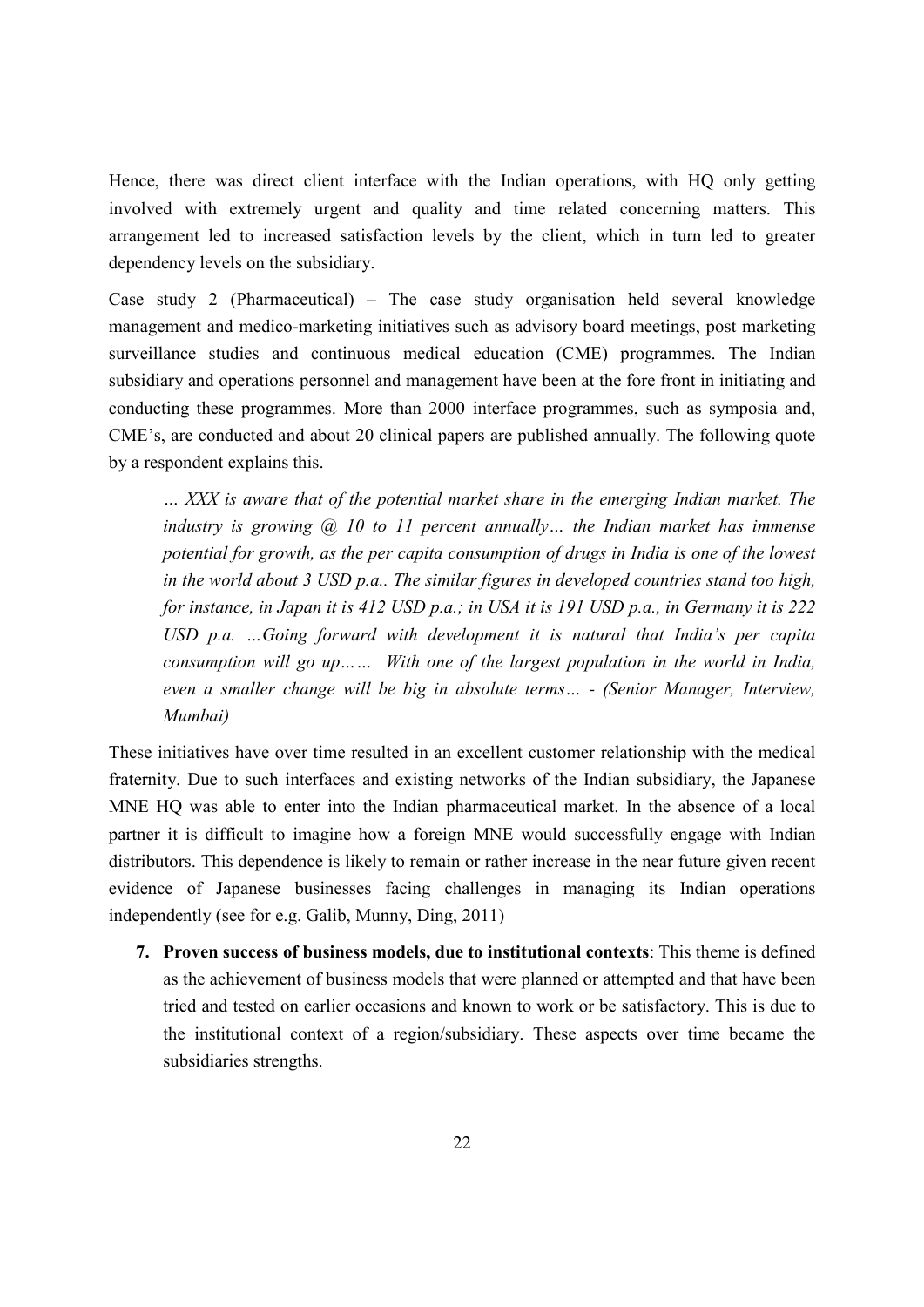Case study 1 (RBPO A) - Business development at this case study organisation saw an expansion of business and exportation of this successful RBPO model on shore and offshore, as explained in the following quote by a respondent.

*'Our model is going to be a centre of excellences based in cities where you can get thorough bred and high calibre people.... at the same time 75% of our work first will come from tier 2 and tier three cities in the future, that's the model we are going to continue working on.' (Chief Manager, Interview, Bangalore)*

Thus its newer subsidiaries, with its CoEs and rural operations would yield greater control and hence dependency levels, as anything contrary would be less competitive and a deterrent to the HQ-subsidiary relationship.

Case study 2 (Pharmaceutical) – In the context of the Indian pharmaceutical sector, the institutional environment in India has changed due to the introduction of the New Patent Act in 2005. As a result, foreign pharmaceutical companies, such as the Japanese case study organisation in India have increased their patented drugs launched in India. The following quote explains this.

*XXX (HQ Japan) has very strategically divided the business between XXX Japan and XXX India…….After takeover XXX India is incorporated to take over the new drug discovery business and core research and development arm of XXX Japan……units of XXX engaged in research and development of new drug were transferred to XXX India. XXX is concentrating only on contract manufacturing and generic drugs….. XXX has competitive advantage and market recognition in that area therefore it makes sense- (Senior Manager, Interview, New Delhi)*

Further, for foreign investors, India presents a huge number opportunities in discovery, production, and growing domestic market. Many other reforms have been introduced by India, such as allowing 100 percent FDI in pharmaceutical industry; providing tax incentives for research and development; and setting up of the special economic zones. The Indian government's "Pharma Vision 2020" programme, aims to make India as one of the leading destination for drug discovery and innovation hub with a target of 'every five out of ten drugs discovered worldwide by 2020 originating from India. Thus, this leads to a unique HQsubsidiary relationship model, which has become very attractive.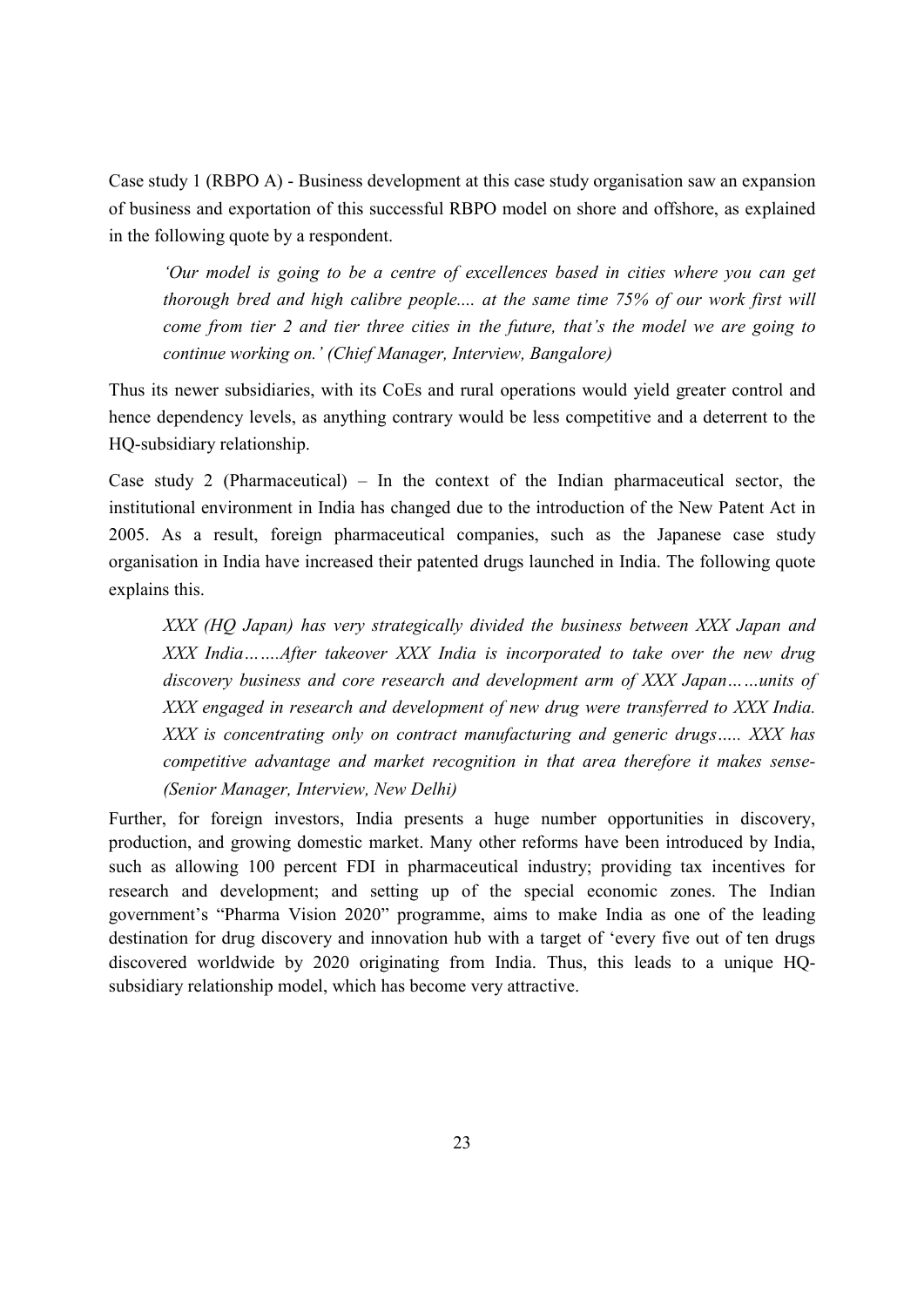## **Conclusions**

This paper synthesised and extended the literature on headquarter-subsidiary relationship in the context of location embeddedness of subsidiaries. Through a longitudinal 'unique' case study approach it suggests that the subsidiary entrepreneurship in locations has immobile locationbound advantages and can raise HQ dependence on the subsidiary. Hence in the context of HQsubsidiary relationship the paper presented different dependence scenarios. In situations where the subsidiary has access to location-bound advantages, the degree of HQ dependence on the subsidiary is likely to increase. These situations contribute to an extension of the resource dependence theory.

The paper also highlighted that local institutional environments (at subsidiary level) positively contribute to MNE success. The findings of this paper are particularly interesting and hence it enhances our knowledge on the subject, given the changing institutional environment in India, an emerging economy. Further, both cases studies are drawn from knowledge intensive and service industries from India. However, the conceptualisation can be generalised to any country that has location bound advantages relative to the industry under examination.

The theoretical contribution of the paper lies in the conceptual modelling and defining the typology of HQ-subsidiary dependency scenarios. The 'transformation' scenario is highlighted as ideal for HQ-subsidiary relations, wherein HQ and subsidiary (with higher degree) depend upon each other. This is an ideal scenario because this brings about optimum utilisation of resources with HQ and subsidiary drawing upon each other's strengths. We argue that future research is required to provide empirical evidence of 'transformation' as an evolving situation that would prevail in MNE success.

Last, but not the least, our research aids managers in understanding the implications of subsidiary entrepreneurship and location embeddedness. This can be beneficial in bargaining and negotiating decision making within the multinational corporation, and it also encourages healthy internal subsidiary level competition.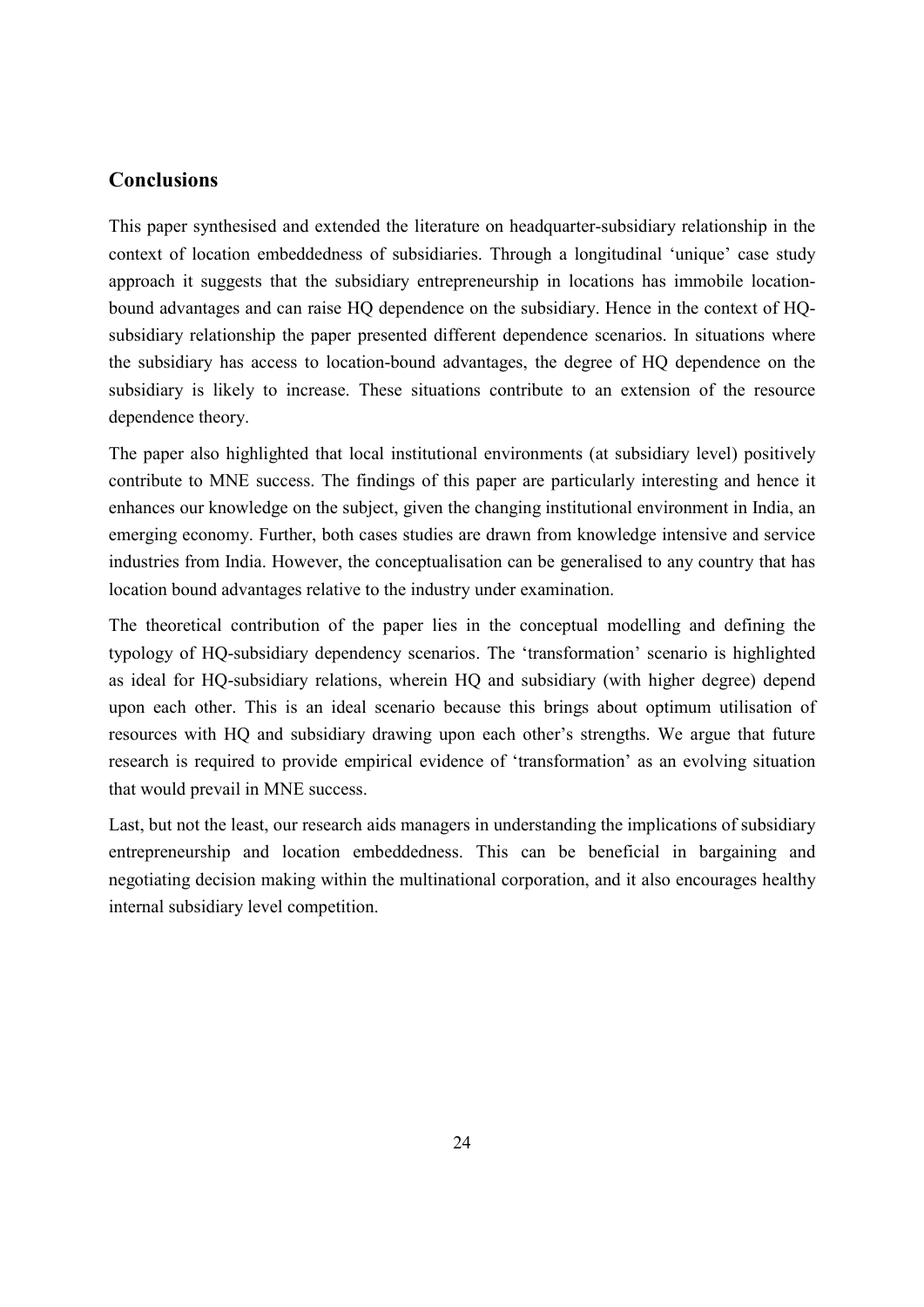| H                                                          | <b>Dependency</b>                                                                                       |                                                                      | <b>Transformation</b>                                                                                                                            |
|------------------------------------------------------------|---------------------------------------------------------------------------------------------------------|----------------------------------------------------------------------|--------------------------------------------------------------------------------------------------------------------------------------------------|
| <b>Degree</b><br>of<br>'dependence'<br><sub>on</sub><br>HQ | Subsidiary conforms<br>to $HQ -$<br>Dependence<br>assimilation 1<br>(top-bottom)<br>(3.1)               | <b>Best of Both</b><br>Additive from<br>both sides $-$<br>Dependence | Both the HQ and<br>subsidiary find new<br>ways of sharing $-$<br>Dependence<br>transformation<br>(3.3)                                           |
| L                                                          | <b>Preservation</b><br>Subsidiary retains<br>its independence -<br>Dependence<br>autonomy<br>(1.1)<br>L | integration<br>(2.2)<br>Degree of 'dependence' on Subsidiary         | <b>Reverse Dependency</b><br>Unusual case<br>subsidiary dictating<br>terms - Dependence<br>assimilation 2<br>$(bottom -top)$<br>(1.3)<br>$\bf H$ |

# **Figure 1: Dependency scenarios between HQ and Subsidiary**

Source: Authors' compilation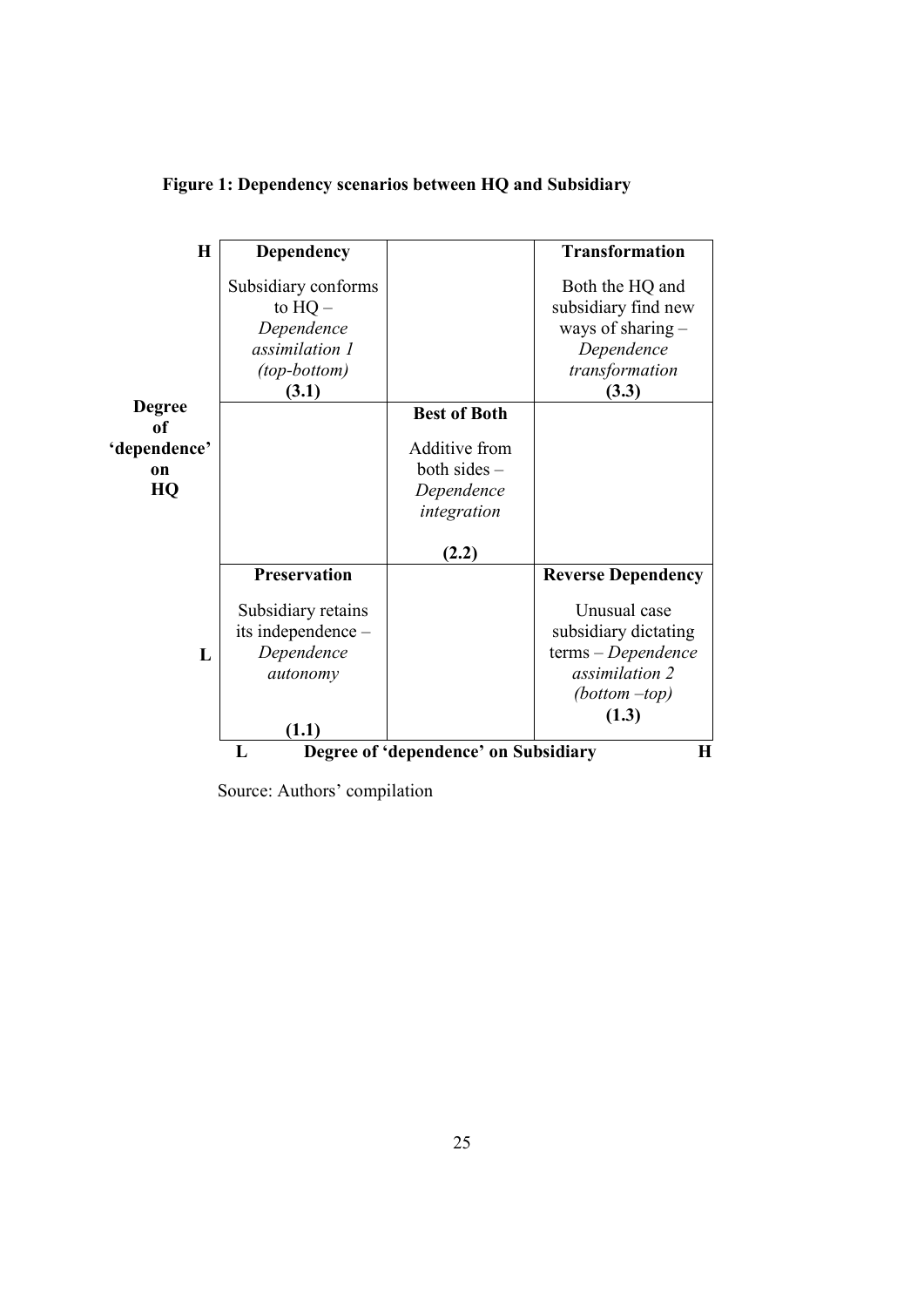| <b>Table 1: Data Collection</b> |  |
|---------------------------------|--|
|---------------------------------|--|

| Case study<br>organisation | Interviews in year<br>2010-2011 | Interviews in year<br>2011-2012 | <b>Interviewee details</b>                                      |
|----------------------------|---------------------------------|---------------------------------|-----------------------------------------------------------------|
| Rural BPO A                | 6                               | 6                               | 2 Directors, 1 General<br>manager and 3 Senior<br>line managers |
| Pharmaceutical             |                                 | b                               | 3 Senior line managers<br>and 3 Senior scientists               |
| Total interviews           |                                 | 12                              |                                                                 |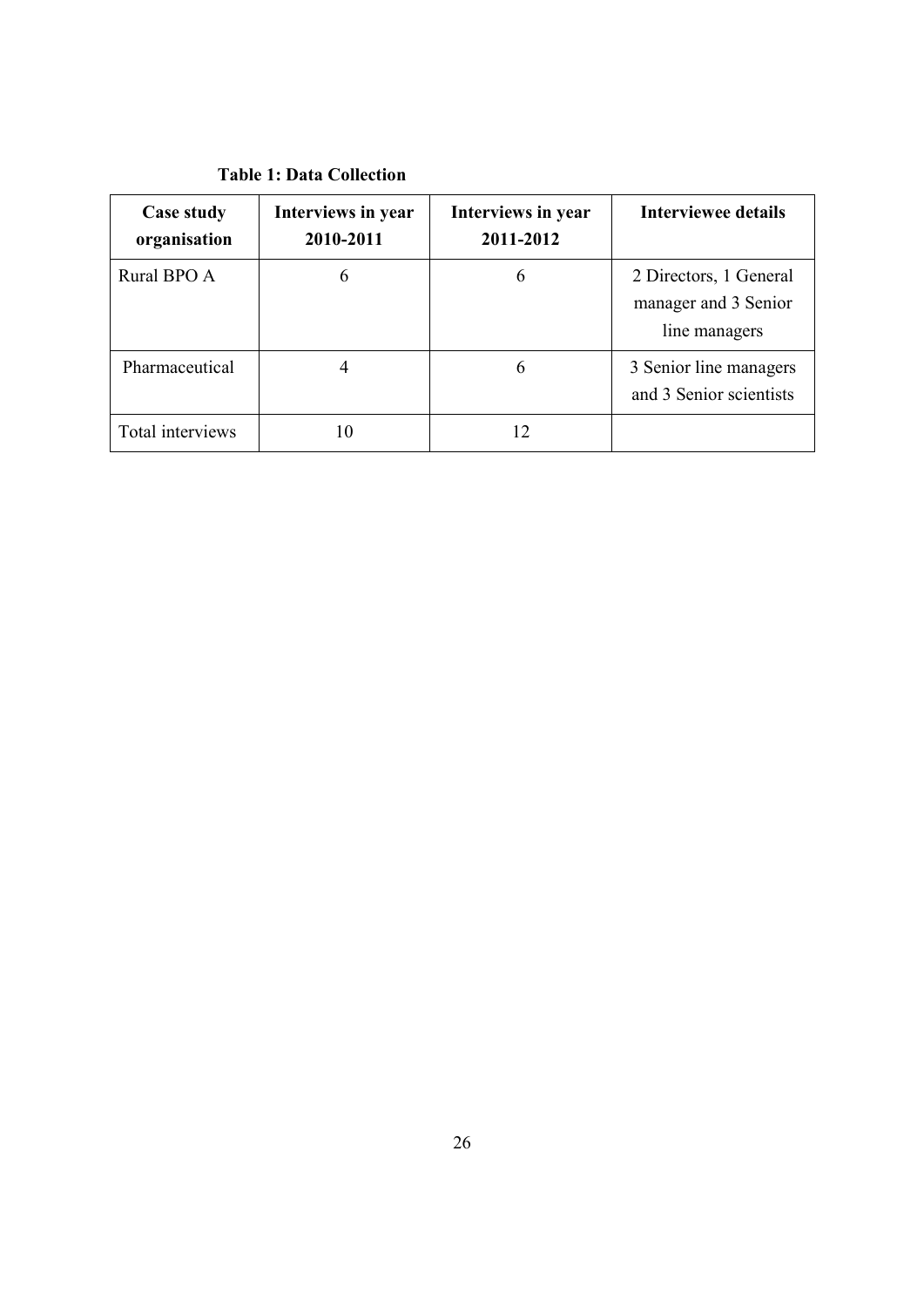## **References**

Ambos, T.C., Ambos, B., Schlegelmilch, B.B., (2006). Learning from the Periphery: An Empirical Investigation of Headquarters' Benefits from Reverse Knowledge Transfers. *International Business Review* 15 (3), 294-312.

Barclay, D. W. (1991) Interdepartmental conflict in organizational buying: the impact of organizational context Journal of Marketing Research 22(2) pp.145-59.

Barnard, C. (1939). The Functions of the Executive. Cambridge, MA: Harvard University Press.

Baron, R. (1991) Positive effects of conflict: a cognitive perspective Employee Responsibilities and Rights Journal 4(1) pp.25-36.

Bates, K. A., & Flynn, E. J. (1995). Innovation history and competitive advantage: a resourcebased view analysis of manufacturing technology innovations, *Academy of Management Proceedings,* (1): 235-239

Budhwar, P. (2012). Management of human resources in foreign firms operating in India: the role of HR in country-specific headquarters. *The International Journal of Human Resource Management, 23* (12), 2514-2531.

Budhwar, P. S., & Bhatnagar, J. (2009). *The Changing Face of People Management in India.* London: Routledge.

Cantwell, J., & Mudambi, R. (2005). MNE competence-creating subsidiary mandates. Strategic Management Journal, 26: 1109–1128.

Cosier, R. A. (1978). The effects of three potential aids for making strategic decisions on predictions accuracy. Organizational Behavior and Human Performance, (22), 295-306.

Costello, A.O. and Costello, T.G. (2009/2010) Aligning the Interests of Subsidiaries and Headquarters in Multinational Corporations: Empirical Evidence. Multinational Business Review, 17(4), pp. 163-203.

Delany, E. (2000). Strategic development of the multinational subsidiary through subsidiary initiative-taking. *Long Range Planning*, 33(2): 220-244.

Dellestrand, H. (2011) Subsidiary Embeddedness as a Determinant of Divisional Headquarters Involvement in Innovation Transfer Processes. Journal of International Management, pp. 229- 242.

Dunning, J. H. (1994). Re-evaluating the benefits of foreign direct investment.*Transnational corporations*, *3*(1), 23-51. – Location bound resources

Eisenhardt, K. (1989). Building Theories from Case Study Research. *The Academy of Management Review, 14* (4), 532-550.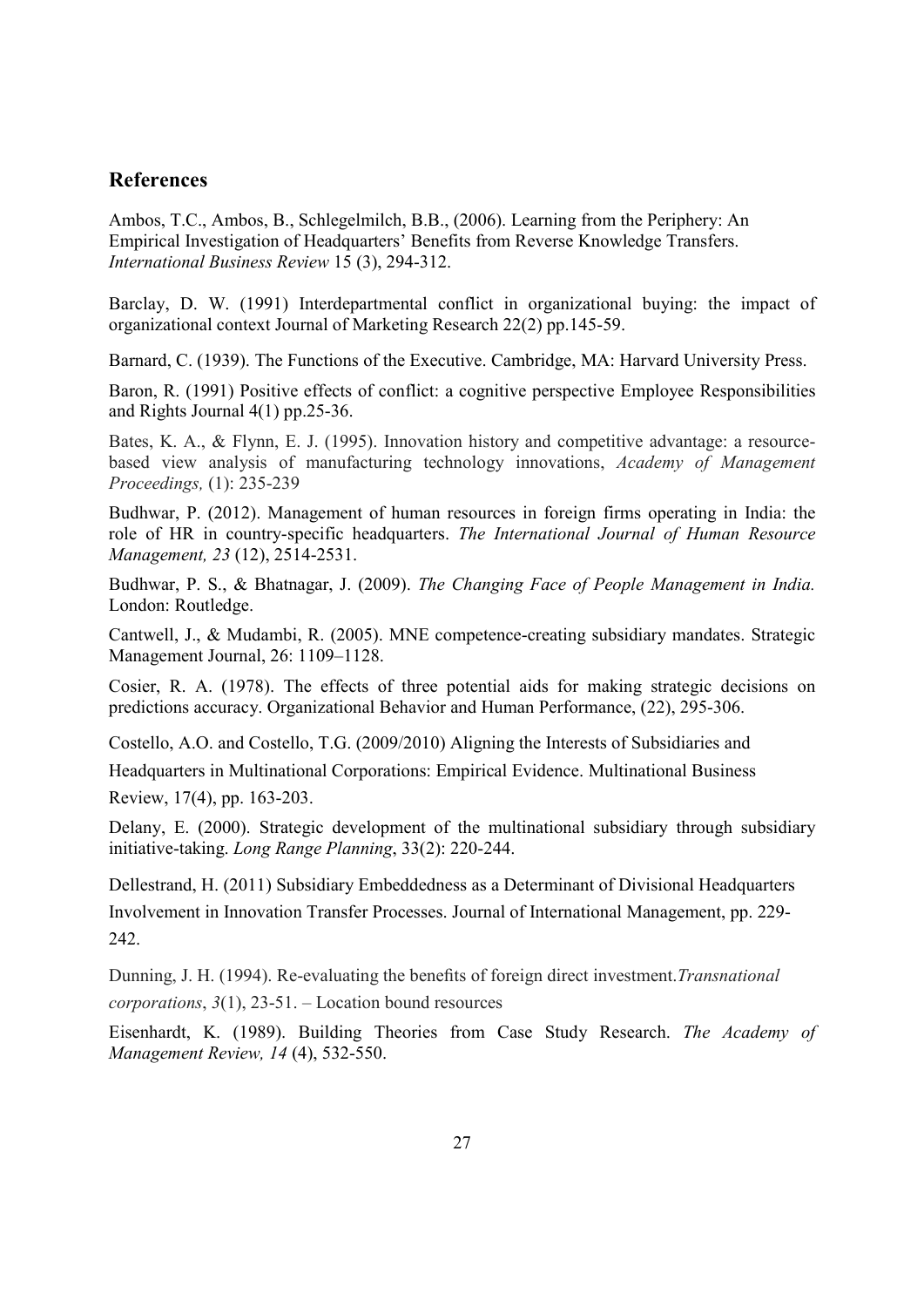Etzioni, A. (1965). Organisational Control Structures In J.G. March (ed.), Handbook of Organisations. Chicago, IL: Rand McNally. pp. 650-677.

Farrall, S., (2006) 'What is Qualitative Longitudinal Research?', London School of Economics and Political science Methodology Institute, Papers in Social Research Methods, Qualitative Series no 11

Fey, C. F., & Björkman, I. (2001). The effect of human resource management practices on MNC subsidiary performance in Russia. *Journal of International Business Studies*, 59-75.

Galib, Mostak Ahamed, Kamrun Nahar Munny, and Lin DING. "A Case Study About Worker Unrests in Indian Automobile Industry." *International Business and Management* 3.2 (2011): 74- 78.

Ghoshal, S., & Nohria, N. (1989). Internal differentiation within multinational corporations. *Strategic Management Journal*, *10*(4), 323-337.

Gupta, A., & Govindarajan, V. (2000). Knowledge flows within multinational corporations. *Strategic Management Journal*, 21: 473-496.

Hesketh, A. (2006). *Outsourcing the HR Function: Possibilities and Pitfalls.* London: Accenture.

Holm, U., & Pedersen, T. (2000). The emergence and impact of MNC centers of excellence. London: Macmillan.

Jaworski, B. J. & Kohli, A. K. (1993) Market orientation: antecedents and consequences Journal of Marketing 57(2) pp.53-70.

King, N. & Horrocks, C. (2012). *Interviews in Qualitative Research*. London: SAGE Publications Ltd.

King, N. (2004). Using templates in the thematic analysis of text. In C. Cassell, & G. Symon (Eds.), Essential guide to qualitative methods in organizational research (pp. 256-270). London: Sage Publications Limited.

King, N. (2008). Professor Nigel King on Template Analysis. School of Human and Health Sciences. University of Hudderfield. Retrieved from http://onlineqda.hud.ac.uk/\_REQUALLO/FR/Template\_Analysis/Index.php

King, N. (2012). *Template Analysis*. School of Human & Health Sciences, University of Huddersfield. Retrieved from http://hhs.hud.ac.uk/w2/research/template\_analysis/

Kuruvilla, S., & Ranganathan, A. (2008). Economic Development Strategies and Macro and Micro Level Human Resource Policies: The Case of India's Outsourcing Industry'. *Industrial and Labor Relations Review, 62* (1), 39-72.

Kuruvilla, S., & Ranganathan, A. (2010). Globalisation and outsourcing: confronting new human resource challenges in India's business process outsourcing industry. *Industrial Relations Journal, 41* (2), 136-153.

Lado, A. A., & Wilson, M. C. (1994). Human resource systems and sustained competitive advantage: A competency-based perspective. *Academy of Management Review*, *19*(4), 699-727.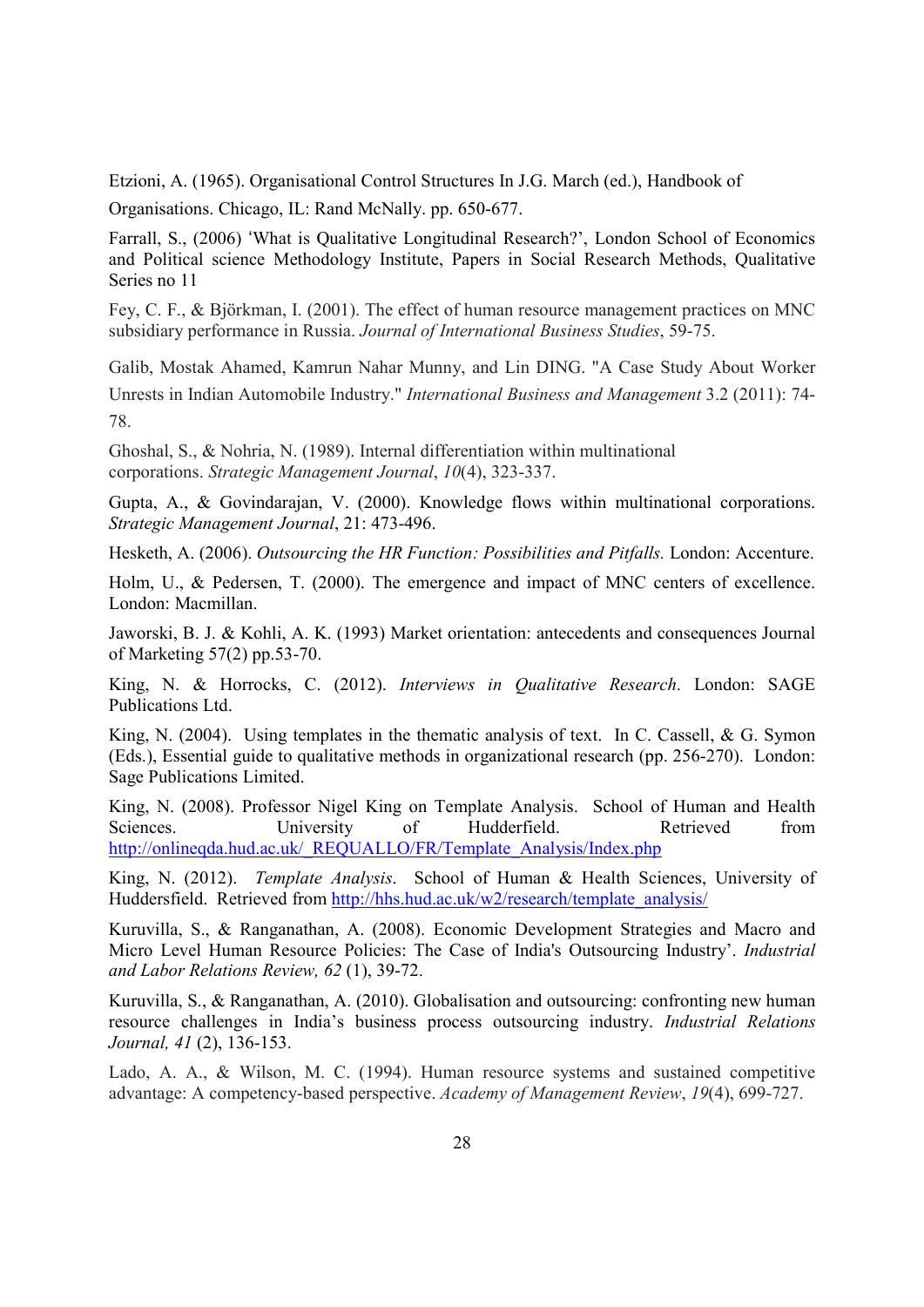Mahlendorf, M.D., Rehring, J., Schaffer, U. and Wyszomirski, E. (2012) Influencing Foreign Subsidiary Decisions through Headquarter Performance Measurement Systems, *Management Decision*, 50(4), pp. 688-717.

Menon, A., Bharadwaj, S.G. and Howell, R. (1996) The Quality and Effectiveness of Marketing Strategy: Effects of Functional and Dysfunctional Conflict in Intra-organisational Relationships.

Journal of the Academy of Marketing Science, 24(4), pp. 299-313.

Mudambi, R. (2002). Knowledge management in multinational firms. *Journal of International Management*, 8: 1-9.

Munjal (2013), Internationalisation of Indian Pharmaceutical Multinationals, in Peter J Buckley and Pervez N. Ghauri, (Eds.) Internationalization of the firm, Thomson Business Press: London, forthcoming.

Naronha, E and D'Cruz, P., (2009), Engaging the Professional: Organising Call Centre Agents in India. Industrial Relations Journal, Vol. 40, Issue 3, pp. 215-234, May 2009

NASSCOM. (2010). *Nasscom Strategic Review.* Retrieved from http://www.nasscom.in/upload/SR10/ExecutiveSummary.pdf

Nohria, N. and Ghoshal, S. (1994) Differentiated Fit and Shared Values: Alternatives for Managing Headquarters-Subsidiary Relations. Strategic Management Journal, 15, pp.491-502.

Parsons, T. (1956) A Sociological Approach to the Theory of Organizations. Administrative Science Quarterly, 1, pp. 63-85; 225-239.

Pettigrew, A. (1990). Longitudinal Field Research on Change: Theory and Practice. *Organization Science, 1* (3), 267-292.

Pettigrew, A. (1997). What is processual analysis? *Scandinavian Journal of Management, 13* (4), 337-348.

Pondy, L. R. (1967) Organizational conflict: concepts and models Administrative Science Quarterly 12(2) pp.296-320.

Ramamurti, R. (2012). What is really different about emerging market multinationals? *Global Strategy Journal*, 2(1): 41-47.

Rodrigues, C. A. (1995). Headquarters-foreign subsidiary control relationships: three conceptual frameworks. *Empowerment in organizations*, *3*(3), 25-34.

Rowan, L. (2008). *Worldwide HR BPO Vendor Analysis.* Framingham, MA: IDC.

Sako, M., & Tierney, A. (2005). Sustainability of business service outsourcing: the case of human resource outsourcing. Stanford: Stanford Conference on the Globalisation.

Salancik, G. R., & Pfeffer, J. (1977). Who gets power – And how they hold on to it: A Strategic contingency model of power. Organizational Dynamics, 5(3): 2–21.